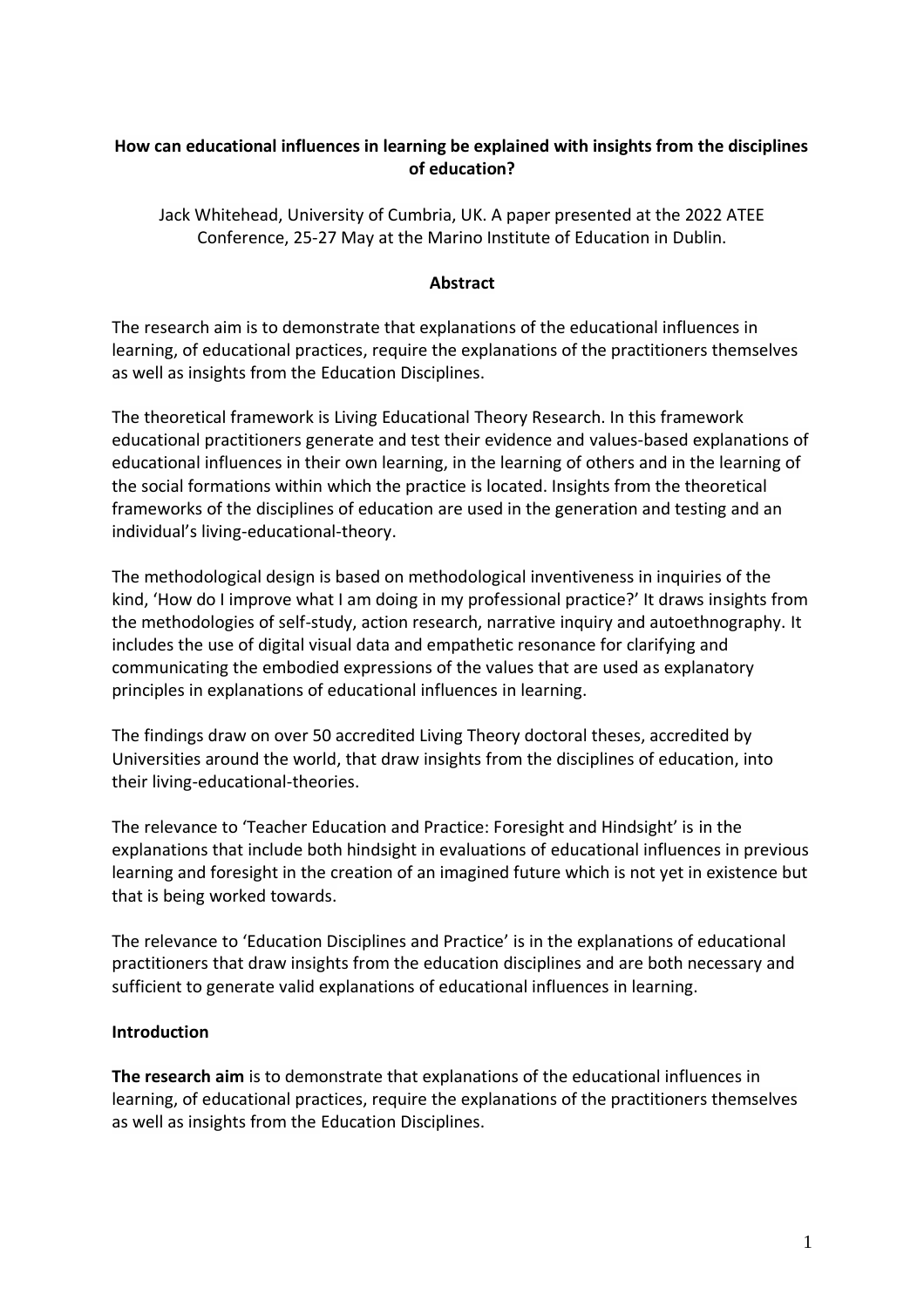This research aim developed from the first lesson I taught as a science teacher at Langdon Park School in 1967. During this lesson I could see that I was not communicating to the majority of my pupils. I found myself saying to myself. I've got to do this better, 'How do I improve what I am doing?'. The desire to improve my practice was related to my commitment to professionalism in education. 'The Way to Professionalism in Education?' was the title of my special study for my Diploma of Education at the University of Newcastle, Department of Education in 1966. This commitment to enhancing my own professionalism led me to enrol (1968-1979) for the Academic Diploma course, at the Institute of Education of the University of London, and then for the Master's course in the psychology of education (1970-1972). I valued extending my cognitive range and concerns in learning the conceptual frameworks and methods of validation of the disciplines of education of the philosophy, psychology, sociology and history of education. However, as well as extending my cognitive range and concerns I wanted to improve my professional practice as an educator. I wanted to enhance my educational influences in my own learning and in the learning of my pupils. My problems was that I could not derive, from any of these frameworks, taken individually or in any combination, a valid explanation for my educational influences in my own learning or the learning of my pupils. This inability of mine to use the dominant disciplines approach to educational theory to explain these educational influences led me to join the University of Bath, School of Education, in 1973, to see if I could make a research contribution to a form of Educational Theory that could explain these educational influences in learning.

Some 10 years after I joined the staff in the University of Bath, School of Education. Paul Hirst (1983), one of the originators of the disciplines approach to Educational Theory published this acknowledgement of a mistake in this approach when he wrote that much understanding of educational theory will be developed:

"… in the context of immediate practical experience and will be co-terminous with everyday understanding. In particular, many of its operational principles, both explicit and implicit, will be of their nature generalisations from practical experience and have as their justification the results of individual activities and practices.

In many characterisations of educational theory, my own included, principles justified in this way have until recently been regarded as at best pragmatic maxims having a first crude and superficial justification in practice that in any rationally developed theory would be replaced by principles with more fundamental, theoretical justification. That now seems to me to be a mistake. Rationally defensible practical principles, I suggest, must of their nature stand up to such practical tests and without that are necessarily inadequate." (p. 18)

To distinguish my approach to educational theory from the disciplines approach, in the 1980s I coined the idea that a living-educational-theory was an individual's explanation of their educational influences in their own learning, in the learning of others and in the learning of the social formations within which the individual's practice was located (Whitehead, 1985; 1989).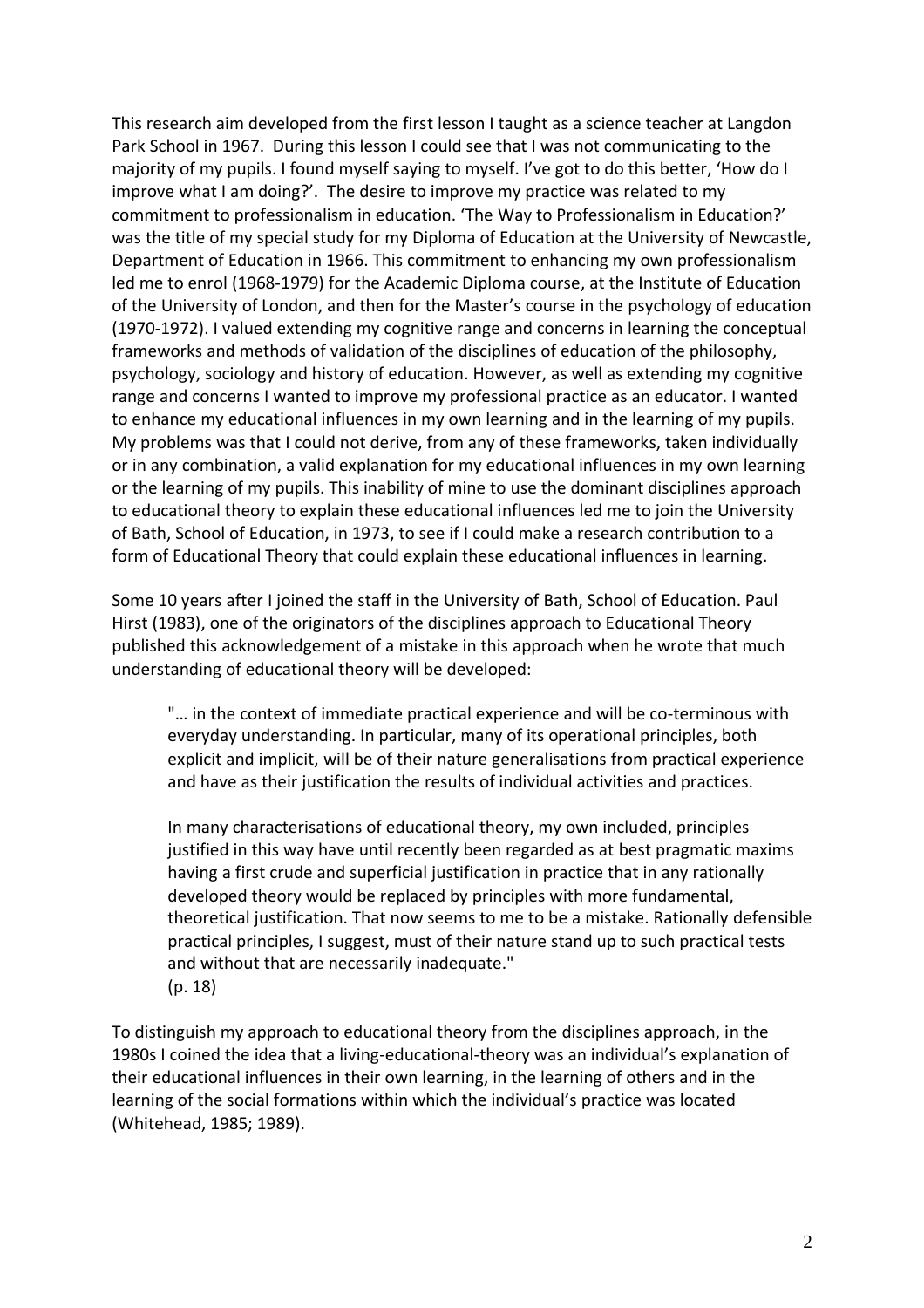**This idea provides the theoretical framework for the paper**. Within this framework educational practitioners generate and test their evidence and values-based explanations of educational influences in learning. I stress the importance of **educational** influences in learning as not all learning is educational. I distinguish learning as educational learning when the learning includes values of human flourishing. I also want to emphasise the importance of ideas from the disciplines of education in the generation of a living-educational-theory, whilst understanding that these ideas from the disciplines cannot provide valid explanations of an individual's educational influence in their own learning, in the learning of others and in the learning of the social formations within which the practice is located.

**The methodological design** is based on methodological inventiveness (Dadds & Hart, 2001) in inquiries of the kind, 'How do I improve what I am doing in my professional practice?'

…what practitioners chose to research was important to their sense of engagement and purpose. But we had understood far less well that how practitioners chose to research, and their sense of control over this, could be equally important to their motivation, their sense of identity within the research and their research outcomes. (p. 166)

Practitioner research methodologies are with us to serve professional practices. So what genuinely matters are the purposes of practice which the research seeks to serve, and the integrity with which the practitioner researcher makes methodological choices about ways of achieving those purposes. No methodology is, or should, cast in stone, if we accept that professional intention should be informing research processes, not pre-set ideas about methods of techniques… (p. 169)

The methodological inventiveness of an individual involves the generation of their unique methodology in the course of their inquiry, 'How do I improve what I am doing in my professional practice?' It emerges and is clarified in the generation of their explanation of their educational influences in learning. In generating these explanations each researcher must clarify and communicate the embodied expressions of the meaning of the values they use to distinguish learning as educational. This can include the use of digital visual data and empathetic resonance for clarifying and communicating the embodied expressions of the values that are used as explanatory principles in explanations of educational influences in learning.

Using their methodological inventiveness, a Living Educational Theory Researcher draws insights from the methodologies of self-study, action research, narrative inquiry, autoethnography and other methodologies (Whitehead, 2018) that they find useful in generating their own.

**The findings** are focused on the evidence of Living Educational Theory doctoral theses that have been accredited by Universities around the world. Many of these are publicly available from<https://www.actionresearch.net/living/living.shtml> . These show that the claims to educational knowledge emerging from inquiries of the kind 'How do I improve what I am doing in my professional, educational practice?' can include 'I' as a living contradiction and can clarify and communicate the meanings of the embodied values that are expressed by educational practitioners in their educational practices. These clarifications and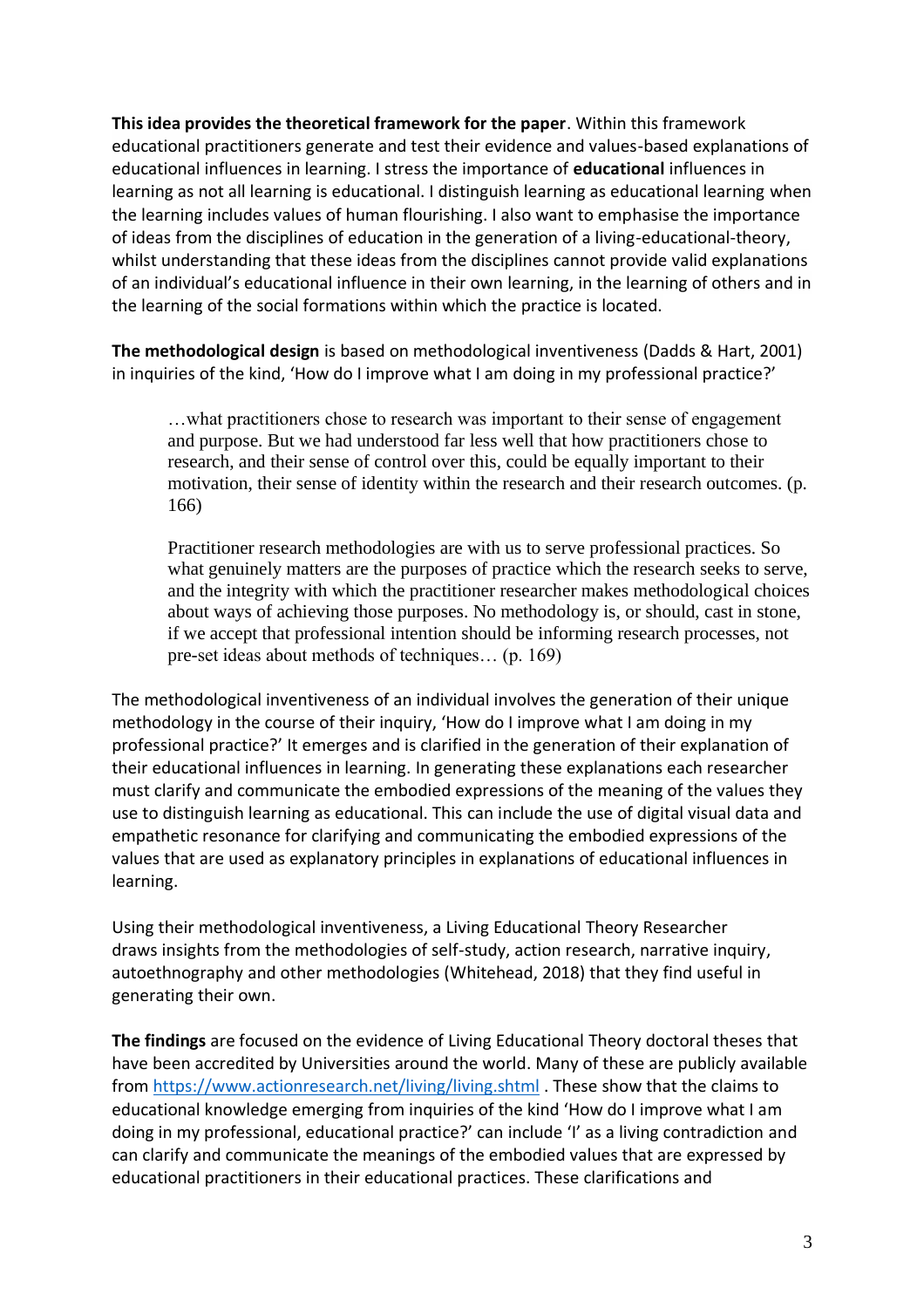communications are often helped through the use of digital, visual data from practice and the method of empathetic resonance. The findings also include the clarification of meanings of values of educational responsibility and equity in two Symposia at conferences of the American Educational Research Association (Delong et al., 2021; 2022).

**The relevance** to 'Teacher Education and Practice: Foresight and Hindsight' is in the explanations that include both hindsight in evaluations of educational influences in previous learning and foresight in the creation of an imagined future which is not yet in existence but that is being worked towards.

The relevance to 'Education Disciplines and Practice' is in the explanations of educational practitioners that draw insights from the education disciplines and are both necessary and sufficient to generate valid explanations of educational influences in learning.

Following this introduction I shall now focus on the evidential base for the claims to educational knowledge made in the sections on research aim; theoretical framework; methodological design; relevance.

# **Evidence to justify the following claims to educational knowledge**

**i) The research aim has been fulfilled.** The aim is to demonstrate that explanations of the educational influences in learning, in educational practices, require the explanations of the practitioners themselves as well as insights from the Education Disciplines.

The evidence that supports the claim to have demonstrated this, has emerged from the academic legitimation of living-educational-theories by universities around the world. One characteristic of research is that it is systematic enquiry made public. Making the research public opens it for testing through public criticism (Popper, 1975, p. 44; Habermas, 1976, pp. 1-2). Submitting research for legitimation by Universities, for the award of a doctoral degree, is one of the internationally recognised processes for gaining academic legitimation for a contribution to educational knowledge. Evidence to justify the claim to educational knowledge that the research aim has been fulfilled is in over 60 Living Educational Theory doctorates that are publicly available from

[https://www.actionresearch.net/living/living.shtml.](https://www.actionresearch.net/living/living.shtml) Each doctorate presents an explanation of the individual practitioner's educational influences in their own learning together with insights from the Education Disciplines.

These explanations, of educational influences in learning with values of human flourishing, that constitute living-educational-theories, have included 'I' as a living contradiction in inquiries of the kind, 'How do I improve what I am doing in my professional educational practice?'. They have included the clarification and communication of the meanings of the embodied values, expressed in professional educational practice, that establish the practice as 'educational'. The clarification and communication of the meanings of these values as they emerge through practice has often been supported by digital visual data and a method of empathetic resonance.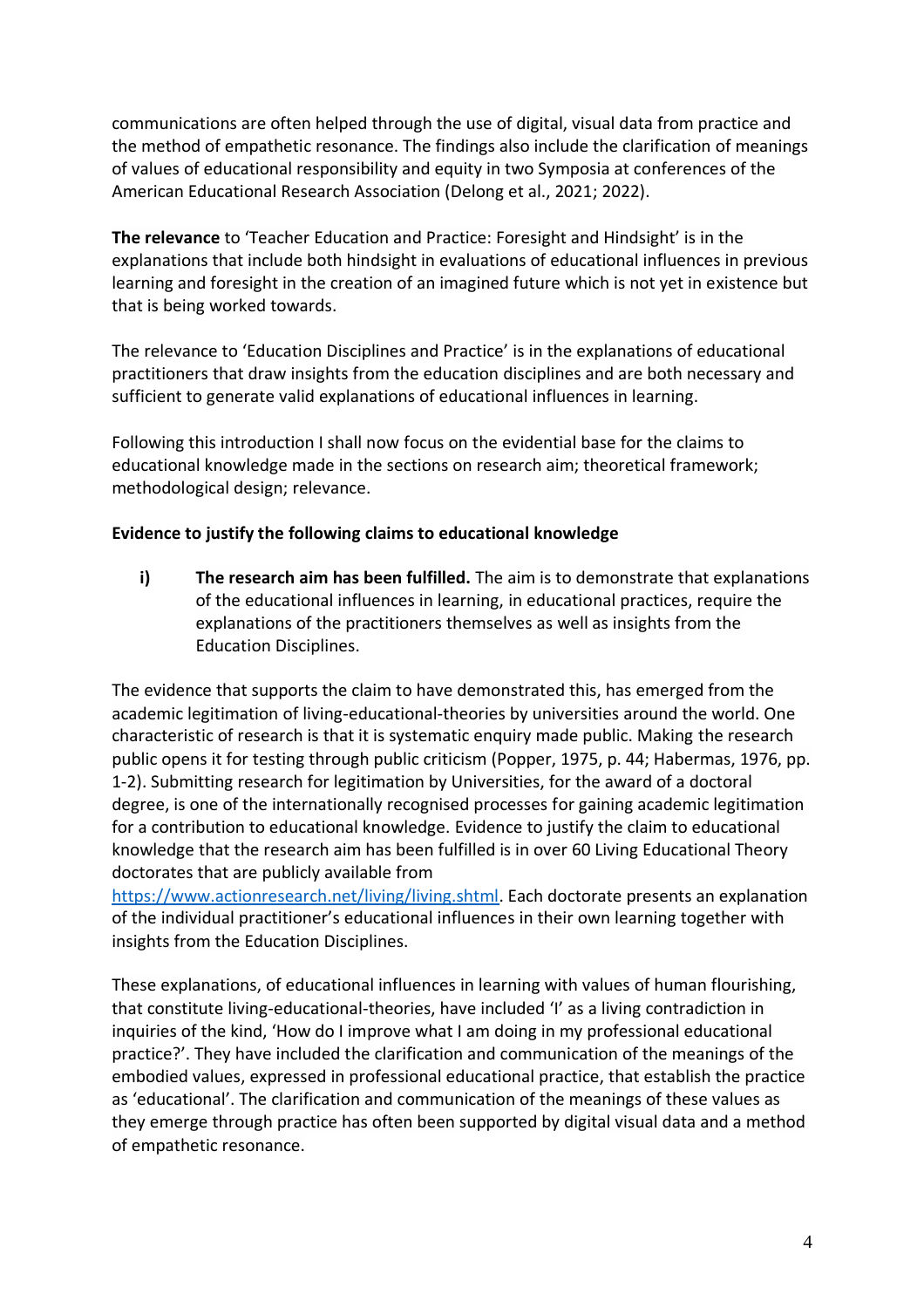**ii) The theoretical framework of Living Educational Theory Research requires both Insights from the theoretical frameworks of the disciplines of education and an individual's explanation of their educational influences in learning in the generation of an individual's living-educational-theory.**

The evidence to support this claim is in over 60 Living Educational Theory Doctorates that you can access at<https://www.actionresearch.net/living/living.shtml>

I shall just focus on two of the most recent Living Educational Theory Doctorates to highlight the kind of evidence that supports the claim.

The first is Michael Russell's 2021 Doctoral Thesis on 'Privileging Tacit Knowledge within a Software Engineering Curriculum: A Living Educational Theory of Practice'. This has been legitimated by Maynooth University in the Republic of Ireland and can be accessed from <https://www.actionresearch.net/living/russellphd2021.pdf>

Here is the Abstract that focuses on Russell's generation of his living-educational-theory in a way that includes the engineering knowledge within a software engineering curriculum.

## Abstract

Through action research I inquired into my pedagogical practice by questioning the nature of knowledge I valued as a lecturer. This questioning led me to develop my 'living educational theory' (Whitehead, 1989, p.41) of privileging tacit knowledge within a Software Engineering curriculum.

My living educational theory is grounded in ideas of professional knowledge, relationships, competence, and expertise. In developing my theory, I explain how I transformed my ontological values of justice, democracy, and care in relation to students through standards of judgement that I developed to direct, test, and evaluate actions I took to improve my pedagogical practice. I describe how I experienced conflict between my existing practice and ontological values that led me to see myself as a 'living contradiction' (Whitehead, 1989, p.41) and to critique the dominant didactic perspectives located within my practice which privileged explicit disciplinary knowledge within a Software Engineering curriculum.

To overcome feeling like a living contradiction, I researched and engaged with dialogical problem-posing pedagogies to encourage and support students to actively participate in their own development of becoming competent software engineering professionals. The dialogical problem-posing pedagogy I developed during this inquiry is constructed on the basis of just, democratic, and caring relationships with students, who are capable of exercising their agency and are constantly remaking their identity as they both create and use professional knowledge to solve Software Engineering problems.

As I engaged with this dialogical problem-posing pedagogy, I re-conceptualised my identity as a pedagogical practitioner. I questioned the traditional and dominant orthodoxies that I subscribed to and which dictated that I positioned myself as the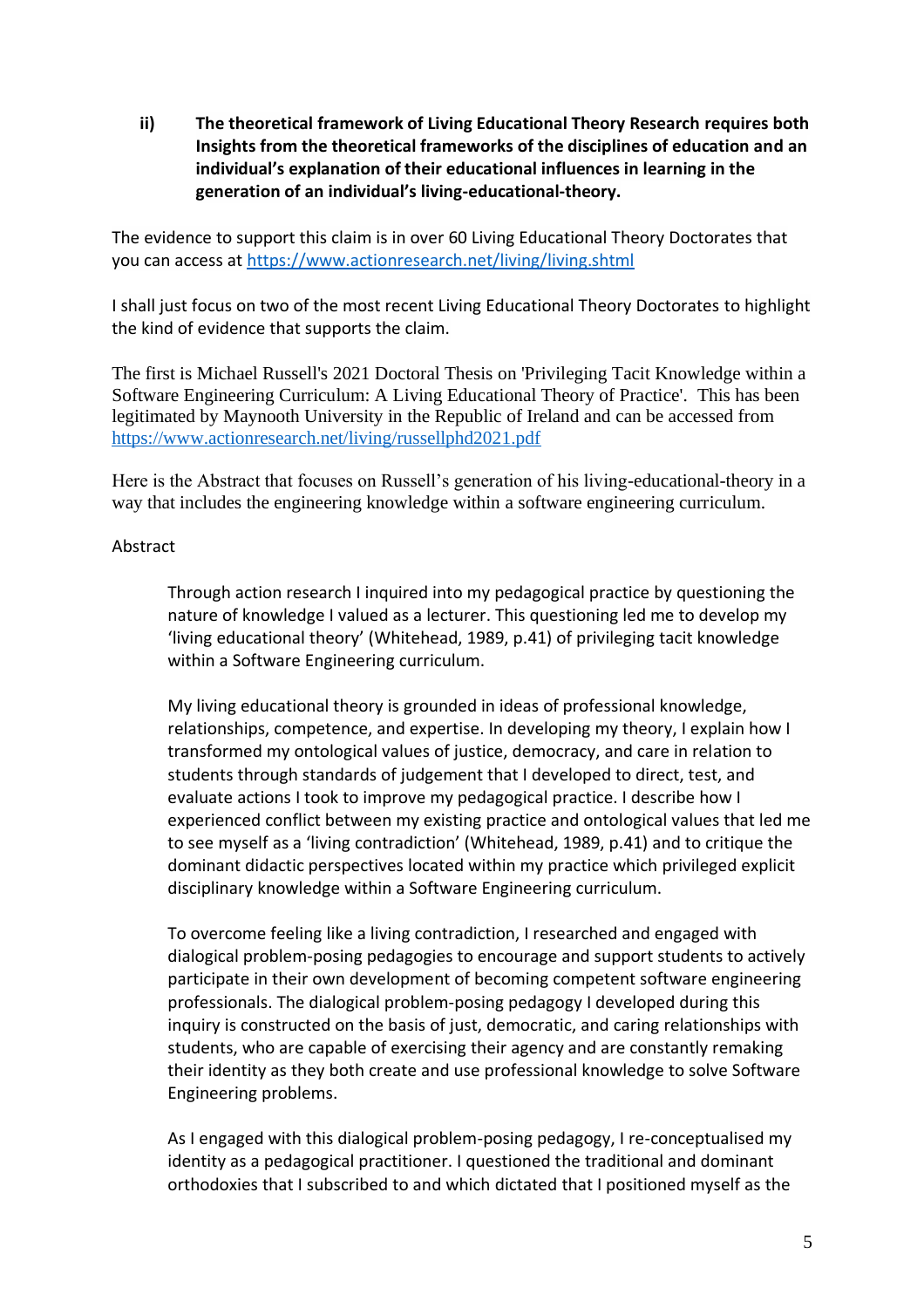knowledge expert within the classroom. In doing so, I took action to move from being the knowledge expert to being a facilitator within the classroom to help students to realise their capacity to become competent software engineering practitioners.

The second is Arianna Briganti's 2021 doctoral thesis on 'My living-theory of International Development'. This has been legitimated by the University of Lancaster in the UK and can be accessed fro[m https://www.actionresearch.net/living/ABrigantiphd.pdf](https://www.actionresearch.net/living/ABrigantiphd.pdf).

Here is the Abstract that focuses on Briganti's generation of her living-educational-theory in a way that includes her engagement with theories of international development within the generation of her own living-educational-theory.

#### Abstract

My thesis is focused on the relationally dynamic values of empathy, social and gender justice, outrage, responsibility, love for and faith in humanity and dignity. The originality lies in their use as explanatory principles in my explanation of my educational influence in my own learning, in the learning of others and in the learning of the social formations that affect my practice as a development professional. My other original contribution to knowledge is to relate the threefold nature of Living Theory methodology – a self-reflexive action-led research, a way of life, and a social movement - with my practice in International Development, which provides an example of how limitations in this sector might be overcome.

My self-reflexive research conceptualizes International Development as a global responsibility. It offers instances of how to work with others at micro (community) level, meso (organizational) level and shows my developing understanding of my potential systemic influence at a political (macro) level.

By drawing insights mainly from self-study and narrative enquiry methodologies, my living-theory of International Development is presented as an alternative to the neoliberal approach and rests on the idea that Development means having a chance to contribute to a good change (Chambers, 1997, p.1743). My stories derive from the experiences of my own life and that of the people I work with. I use the South African concept of Ubuntu and its transformative growth into I~we~us relationships. Whilst exploring commonalities between Living Theory and International Development, I show they can reinforce each other and combine in the practical realization of a commitment to a fairer world. A generative form of development emerges that includes a gendered epistemology. I discuss how my own pursuit of gender justice has improved the quality of my work as a female development economist and practitioner, living in a capitalistic era.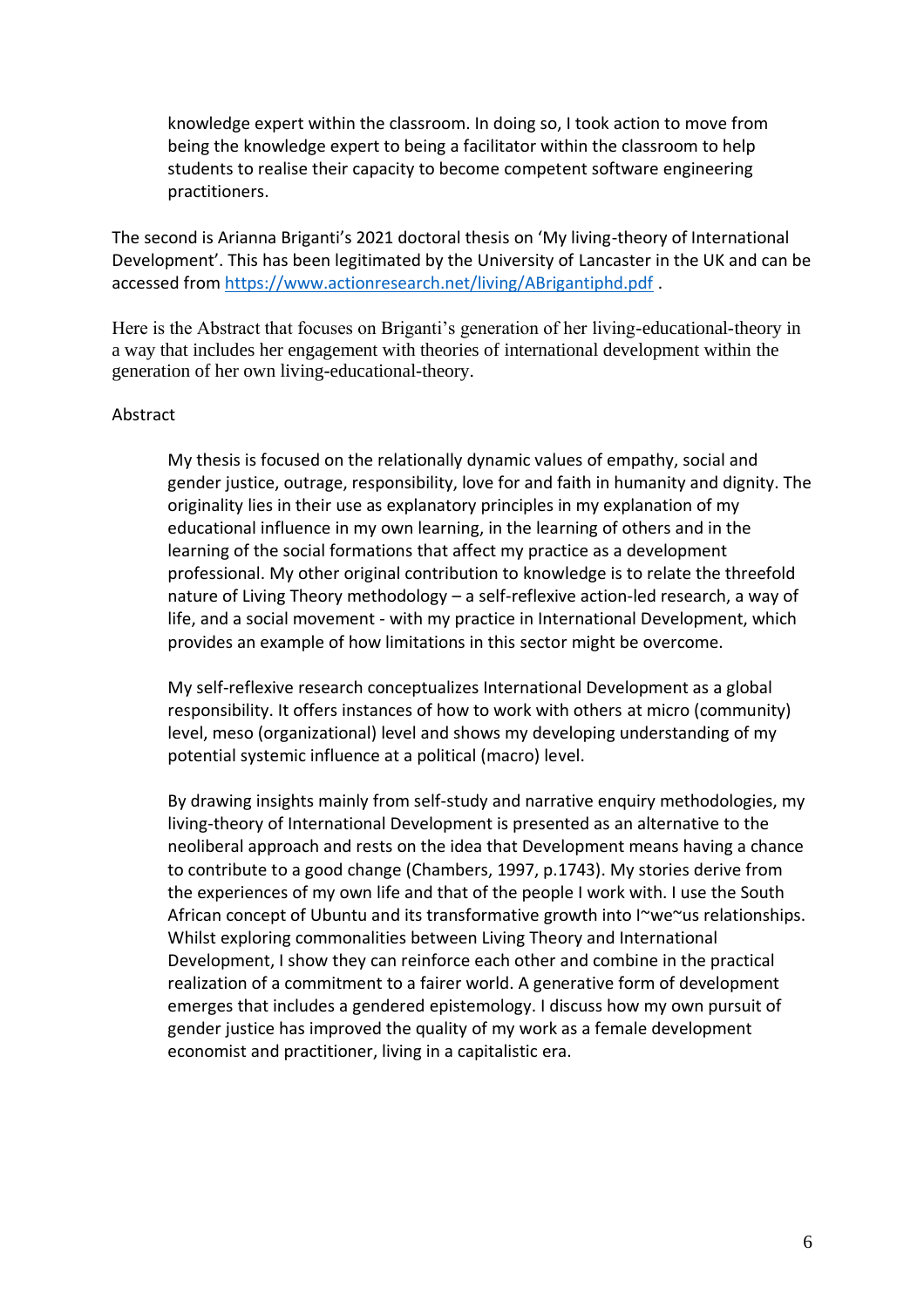**iii) The methodological designs are based on the methodological inventiveness of individuals in inquiries of the kind, 'How do I improve what I am doing in my professional practice?'** 

Each individual generates their unique methodology as they produce their validated, evidence and values-based explanation of educational influences in learning. The methodologies in the doctoral theses at<https://www.actionresearch.net/living/living.shtml> draw insights from a wide range of methodologies. You can access a justification for the creation of a living theory methodology in the creation of your living educational theory from [https://www.actionresearch.net/writings/arsup/livingtheorymethodologies.pdf.](https://www.actionresearch.net/writings/arsup/livingtheorymethodologies.pdf) This justification includes a response to Creswell's (2007) ideas on choosing a methodology from narrative research, phenomenology, grounded theory, ethnography and case studies. The response includes Ellis' and Bochner's (2000) ideas on autoethnography; McNiff's and Whitehead's (2009 a&b, 2011) ideas on action research and Living Theory research (Whitehead & McNiff, 2006); Tight's (2016) ideas on phenomenography. Rather than chose a pre-existing methodological approach, the justification stresses the importance of recognising that a living-educational-theory methodology is generated in the course of producing a validated, evidence and values-based explanation of educational influence in learning.

The methodologies include the use of digital visual data and empathetic resonance for clarifying and communicating the embodied expressions of the values that are used as explanatory principles in explanations of educational influences in learning. Each individual uses a unique constellation of embodied values to explain their educational influences in learning. The meanings of these values are clarified and communicated in the course of their emergence in practice and are included in an individual's unique methodological approach.

**iv) The findings** draw on over 60 accredited Living Theory doctoral theses, accredited by Universities around the world. They draw insights, into their livingeducational-theories, from the disciplines of education.

**See Appendix –** this gives access to the Living Educational Theories at:

<https://www.actionresearch.net/living/living.shtml>

You can access the Abstract of each living-educational-theory from this Appendix. Within the Abstracts each researcher summarises the originality of their contribution to knowledge. Each contribution includes the integration of insights from disciplinary forms of knowledge. Each thesis demonstrates how explanations of educational influences in learning include insights from the disciplines of education.

**v) The relevance** to 'Teacher Education and Practice: Foresight and Hindsight' is in the explanations that include both hindsight in evaluations of educational influences in previous learning and foresight in the creation of an imagined future which is not yet in existence but that is being worked towards.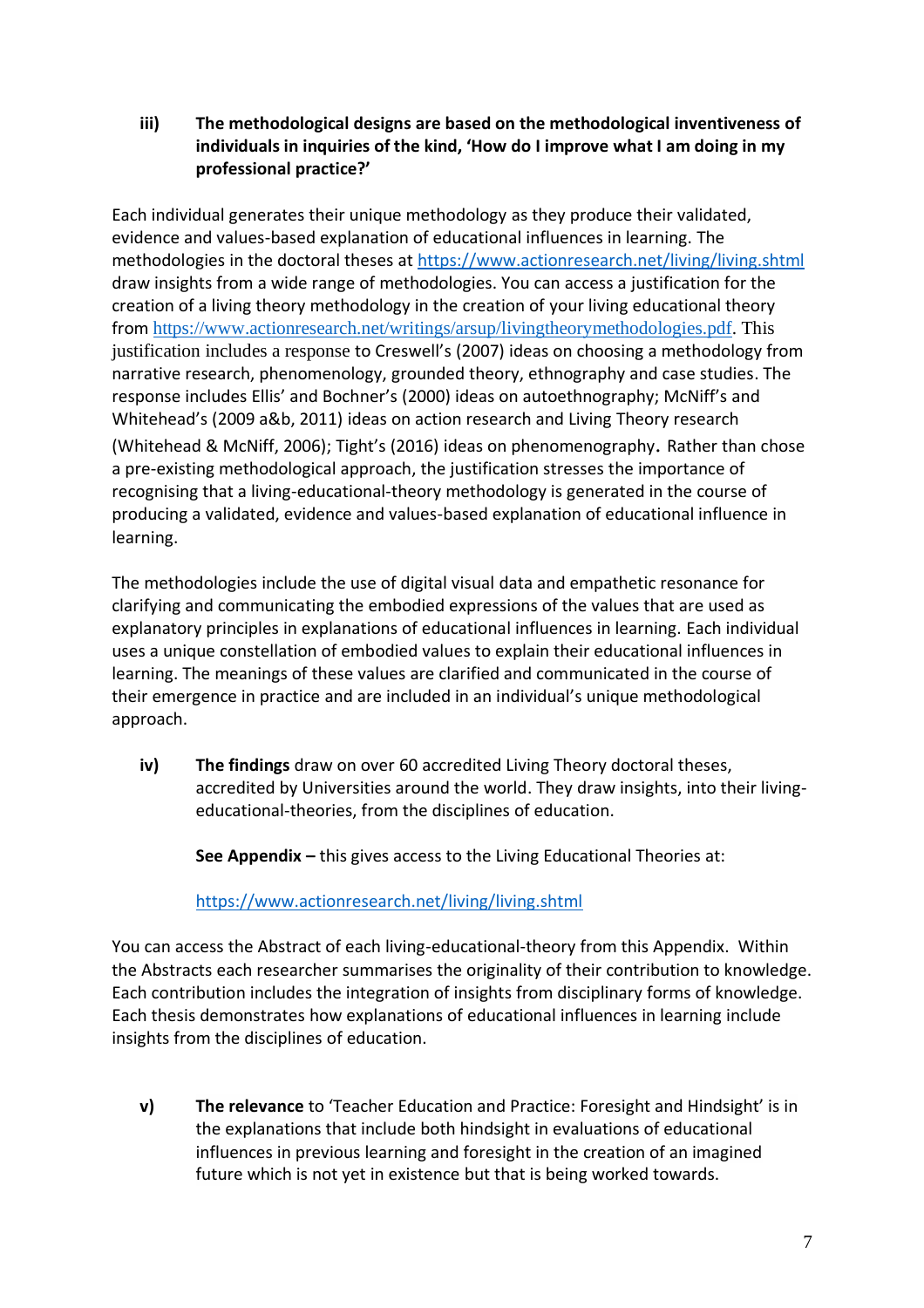You can access the evidence and values-based explanations of my educational influences in my own learning, in the learning of others and in the learning of the social formations within which my practice is located, at [https://www.actionresearch.net/writings/writing.shtml.](https://www.actionresearch.net/writings/writing.shtml) This is an archive my writings since my first writings in 1967, 'The way to professionalism in education?', to my 2022 writings as I continue to research my professional development in education in the inquiry, 'How do I improve what I am doing in my professional practice in education with values of human flourishing?' In my first naïve writings there was no consideration of my educational influences in the learning of my pupils. The content of my writings was focused on the role of economics and ethics in professionalism in education. This focus on disciplines of education, rather than explaining educational influences in learning can also be seen with contributions from sociologists, philosophers and psychologists of education.

|                                    | Examination for the Diploma in Education 1967              |                                                                                                                                               |                                                                                |                           |  |
|------------------------------------|------------------------------------------------------------|-----------------------------------------------------------------------------------------------------------------------------------------------|--------------------------------------------------------------------------------|---------------------------|--|
|                                    | DISSERTATION<br>Name:  W.U. I.F.HER.D.<br>Tutor's Initials |                                                                                                                                               |                                                                                |                           |  |
|                                    |                                                            |                                                                                                                                               |                                                                                |                           |  |
|                                    |                                                            |                                                                                                                                               |                                                                                |                           |  |
| Subject Method Courses: (1)<br>(2) |                                                            |                                                                                                                                               |                                                                                |                           |  |
|                                    |                                                            |                                                                                                                                               |                                                                                |                           |  |
|                                    | A.                                                         | Provisional Title:                                                                                                                            | siona<br>ura                                                                   |                           |  |
|                                    |                                                            |                                                                                                                                               | Approved (5th December, 1966) by (Tutor)  (S. (Specialist Lecturer)            |                           |  |
|                                    | <b>B.</b>                                                  | Brief Indication of Scope and Method (e.g. synopsis, chapter headings;<br>authorities to be consulted;<br>questionnaire or other techniques). |                                                                                |                           |  |
|                                    |                                                            |                                                                                                                                               | uence                                                                          | nicos<br>$\mathcal{O}n$   |  |
|                                    |                                                            |                                                                                                                                               | Wen. ex<br>(Vo)                                                                |                           |  |
|                                    |                                                            |                                                                                                                                               | Intron                                                                         |                           |  |
| <b>BIBLIOGRAPHY</b>                |                                                            |                                                                                                                                               |                                                                                |                           |  |
|                                    |                                                            | I)                                                                                                                                            | MODERN PHILOSOPHIES OF EDUCATION                                               | KOGORASEA                 |  |
|                                    |                                                            | 2)                                                                                                                                            | EDUCATION AND SOCIETY                                                          | A.K.C. OTTAWAY            |  |
|                                    |                                                            | 3)                                                                                                                                            | THE INTEELIGENT WOMANS GUIDE TO FASCISM<br>COMMUNISM CAPITALISM AND SOCIALISM. | G.B. SHAW                 |  |
|                                    |                                                            | 4)                                                                                                                                            | <b>MANFOR HIMSELF</b>                                                          | <b>ERICH FROMM</b>        |  |
|                                    |                                                            | 5)                                                                                                                                            | LIFE AND POLITICS                                                              | LORD ECCLES.              |  |
|                                    |                                                            | 6)                                                                                                                                            | DEMOCRACY AND EDUCATION                                                        | J. DEWEY                  |  |
|                                    |                                                            | 7)                                                                                                                                            | SOCIAL FOUNDATIONS OF EDUCATIONAL DECISION                                     | <b>FISCHER AND THOMAS</b> |  |
|                                    |                                                            | 8)                                                                                                                                            | <b>ETHICS AND EDUCATION</b>                                                    | R.S. PETERS               |  |
|                                    |                                                            | 9)                                                                                                                                            | AIMS OF EDUCATION.                                                             | A.N. WHITEHEAD            |  |
|                                    |                                                            | IO)                                                                                                                                           | EDUCATIONAL PSYCHOLOGY                                                         | <b>SKINNER</b>            |  |
|                                    |                                                            | II)                                                                                                                                           | SOCIAL FOUNDATIONS OF EDUCATION                                                | C.S. BREWBECK.            |  |
|                                    |                                                            |                                                                                                                                               |                                                                                |                           |  |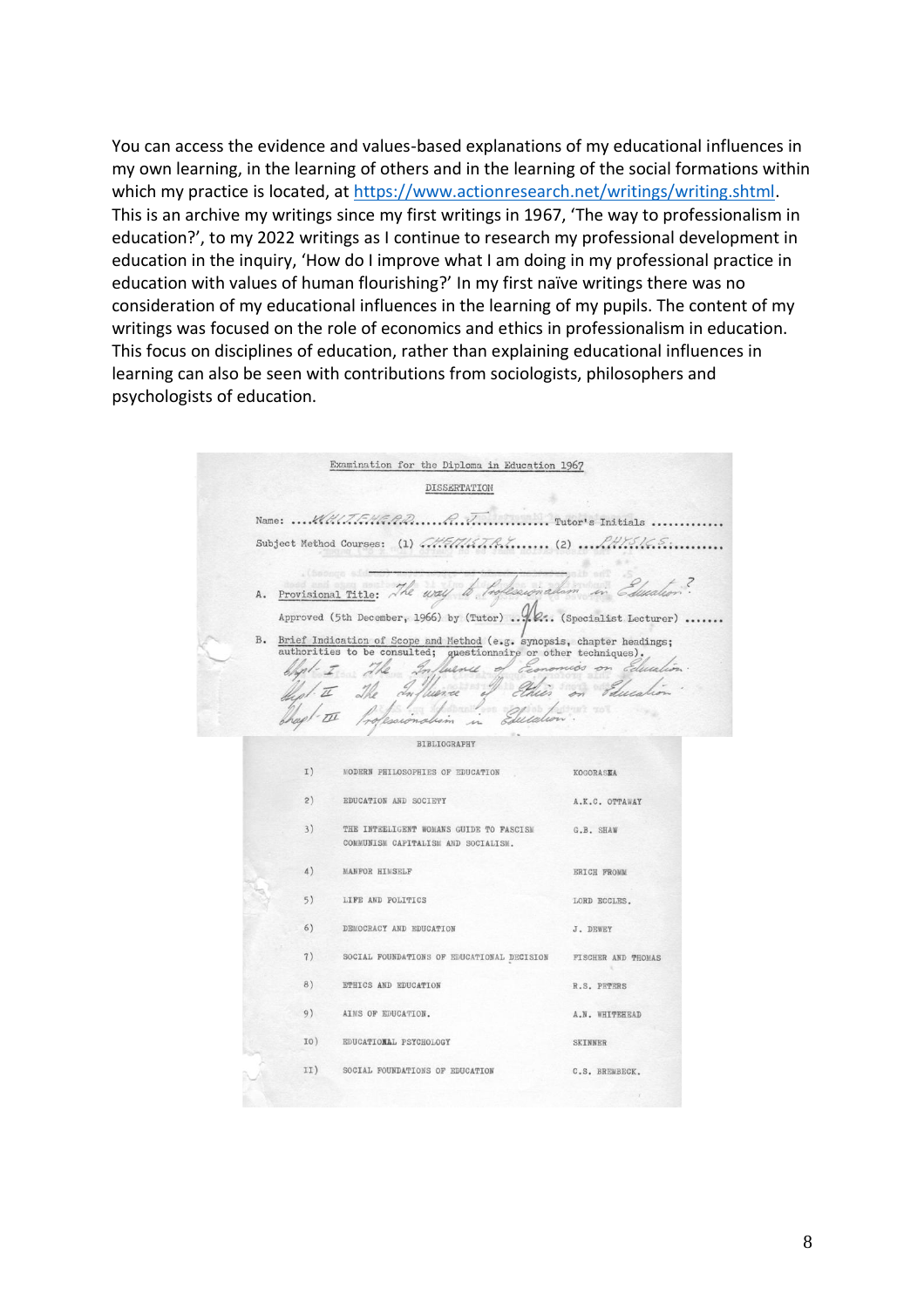Some 30 years later, in my doctorate (Whitehead, 1999 – accessed from <https://www.actionresearch.net/living/jackwhitehead2.shtml> ) on, 'How do I improve my practice? Creating a New Discipline of Educational Enquiry', I explain my present practice in terms of an evaluation of my past learning, in terms of experiences of spiritual, aesthetic and ethical contradictions in my educative relations and in terms of my proposals for living my values more fully in the future. The relevance to, 'Teacher Education and Practice: Foresight and Hindsight' is in the recognition that the explanations of educational influences in learning, that constitute a living-educational-theory in the professional development of an educator, include both hindsight, in evaluations of educational influences in previous learning, and foresight in the creation of an imagined future which is not yet in existence but that is being worked towards. This recognition is expressed in the Abstract to my thesis:

#### **ABSTRACT**

This thesis shows how living educational standards of originality of mind and critical judgement in educational enquiries has created a discipline of education.

The meanings of these standards emerged from an analysis of my research published between 1977-1999. The analysis proceeds from the base of my experience of myself, my 'I', as a living contradiction in the question 'How do I improve this process of education here?'

An 'educational' methodology, which includes 'I' as a living contradiction, emerges from the application of a four-fold classification of methodologies of the social sciences. Then the idea of living educational theories emerges in terms of the descriptions and explanations which individual learners produce for their own educational development.

A logic of the question, 'How do I improve my practice?, emerges from my engagement with the ideas of others and from an exploration of the question in the practical contradictions between the power of truth and the truth of power in my workplace.

A discipline of education, with its standards of originality of mind and critical judgement, is defined and extended into my educative influences as a professional educator in the enquiry, 'How do I help you to improve your learning?'.

My living educational theory continues to develop in the enquiry , 'How do I live my values more fully in my practice?'. I explain my present practice in terms of an evaluation of my past learning, in terms of my present experiences of spiritual, aesthetic and ethical contradictions in my educative relations and in terms of my proposals for living my values more fully in the future.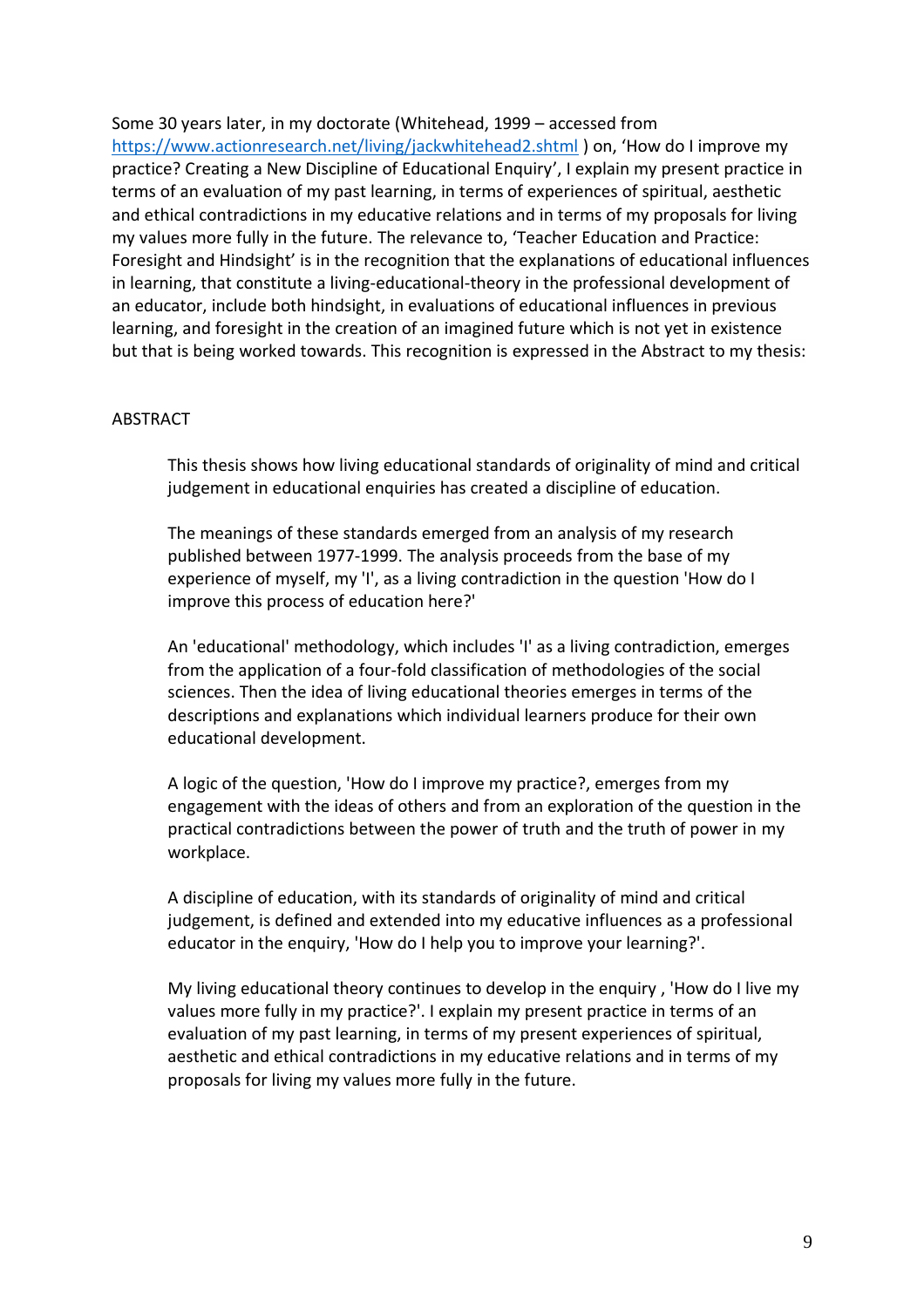**i) The relevance** to 'Education Disciplines and Practice' is in the explanations of educational practitioners of their educational influences in their own learning, in the learning of others and in the learning of the social formations within which the practice is located, that draw insights from the education disciplines and are both necessary and sufficient to generate valid explanations of educational influences in learning.

The relevance to 'Education Disciplines and Practice' can be understood in relation to both Maxwell's distinction between wisdom inquiry and knowledge inquiry and Santos' idea of 'epistemicide'. It can also be understood in terms of the support of senior figures in both the American and British Educational Research Associations to emphasise education research rather than educational research.

Maxwell's (2021) thesis is that Humanity is confronted by two great problems of learning.

The first problem is learning about the universe, and about ourselves and others forms of life as a part of the universe.

The second problem is learning how to create a genuinely civilized, enlightened, wise world.

Maxwell says that the first problem is being solved by modern science and technology. He claims that these have had profoundly beneficial consequences for humanity in that they have made possible the development of modern industry and agriculture, modern hygiene and medicine, modern travel, modern communications, and all the multitude of good things that have come from these developments.

In relation to solving the second problem Maxwell says there is a downside to the application of science and technology which he highlights as knowledge-inquiry. He says that we must learn how to acquire wisdom – social, political, economic wisdom – or we will end up destroying ourselves. He highlights the importance of developing wisdom-inquiry.

Maxwell says that it is vital that we are able to do the following in wisdom inquiry:

- we must be able to discover future undesirable consequences of our actions before these consequences become a reality,
- we must be able to modify our actions so that these undesirable consequences never become a reality.

In the development of a co-operatively rational world Maxwell advocates the development of an aims-improving, progress-achieving conception of rationality. This development will require a "problem-solving" conception of rationality and an "aim-improving" rationality. To develop a co-operatively rational world we need large-scale, public, cooperative action.

Here are my present commitments in terms of the three crucial steps that Maxwell claims that we need to get right in developing a co-operatively rational world.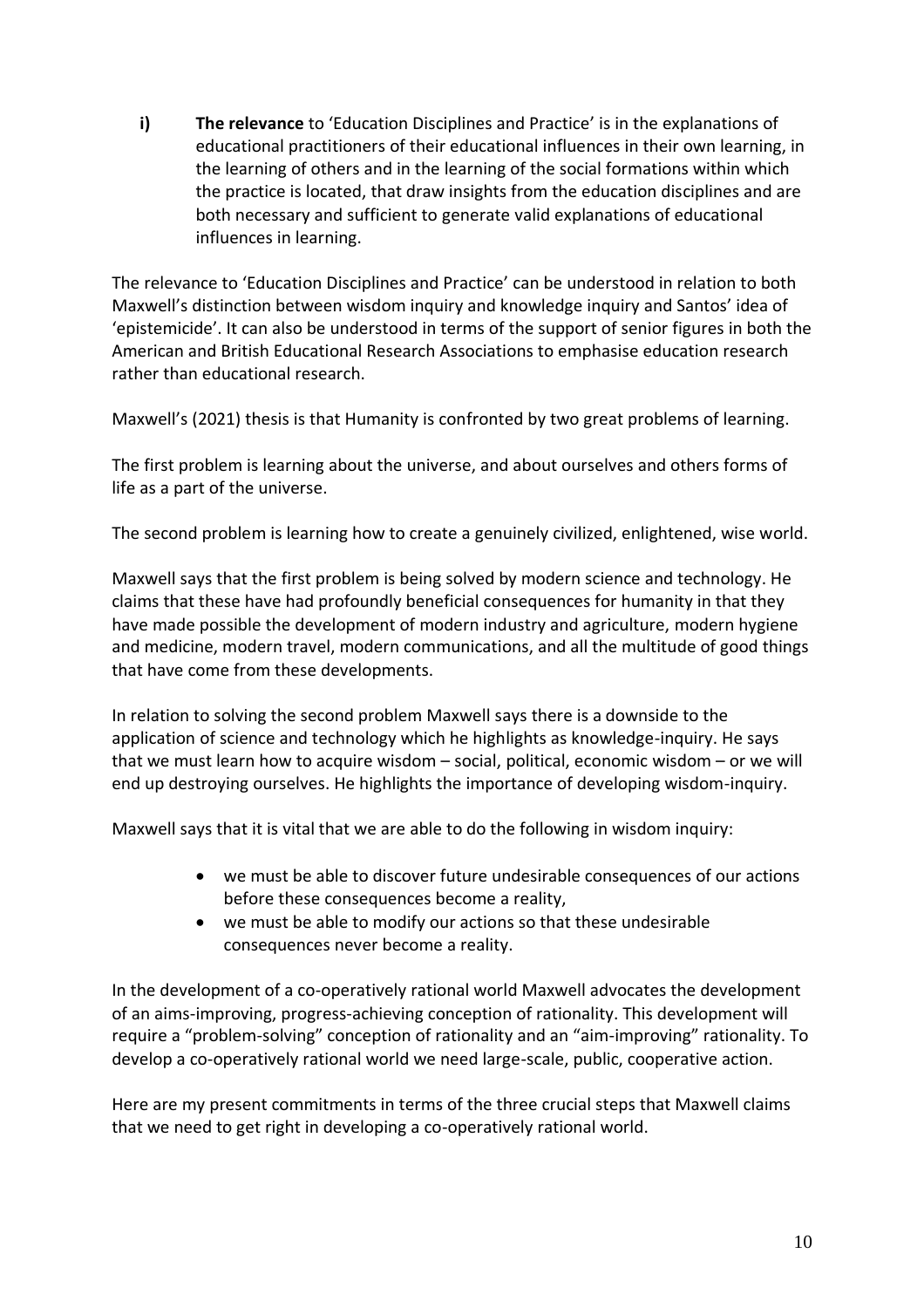I identify the following progress-achieving methods of science. The first is the use of actionreflection cycles which involve expressing a concern when values are not being lived as fully as they could be; imagining possibility for improving practice; choosing an action plan; acting and gathering data to make an evidence-based judgements on the influences of actions; evaluating the influence of actions in relation to improving practice and living values as fully as possible; modifying concerns, ideas and actions in the light of the evaluations; generating and sharing a valid explanation of educational influences in one's own learning, in the learning of others and in the learning of the social formations within which the practice is located.

The second draws on Popper's (1975) insight that recognizes the importance of enhancing the objectivity of explanations through intersubjective testing. I use Popper's insight about the importance of the mutual rational control of critical discussion in validation groups.

The third draws on Habermas' (1976) insight on the four criteria that are used by rational human beings in coming to understand each other. I have modified these criteria in the following four questions that are asked in validation groups of some 3-8 peers to enhance the validity of explanations:

- i) How could I improve the comprehensibility of my explanation?
- ii) How could I strengthen the evidence I use to justify my explanations?
- iii) How could I deepen and extend the sociohistorical and sociocultural understandings of their influences in my explanation?
- iv) How could I enhance the authenticity of my explanation in showing that I am living my values as fully as I can?

The methods are generalized in Living Educational Theory Research so that they become relevant and fruitfully applicable to any worthwhile human endeavor with problematic aims that are related to the flourishing of humanity as well as to the endeavor of improving knowledge.

I am using these progress-achieving methods in my inquiry, 'How do I contribute to enhancing the systemic influence of a Living Educational Theory Research Approach to Continuing Professional Development with values of human flourishing?' as I try to contribute to social progress toward the immensely problematic aim of creating a cooperatively rational world.

As I continue to extend my cognitive range and concern in my continuing professional development an living-educational-theory I am drawing on Santos' (2014) ideas. How I am doing this is explained in my review (Whitehead, 2016):

My review of de Sousa Santos' book for the Educational Journal of Living Theories (Whitehead, 2016) is in two parts. In Part One I share my understandings of some of Santos' concepts that are new to me. These include ideas on the abyssal line; subaltern insurgent cosmopolitanism; epistemicide; ecology of knowledges; intercultural translation. In Part Two I explain my excitement with Santos' ideas by showing how I am drawing insights from these ideas in the evolution and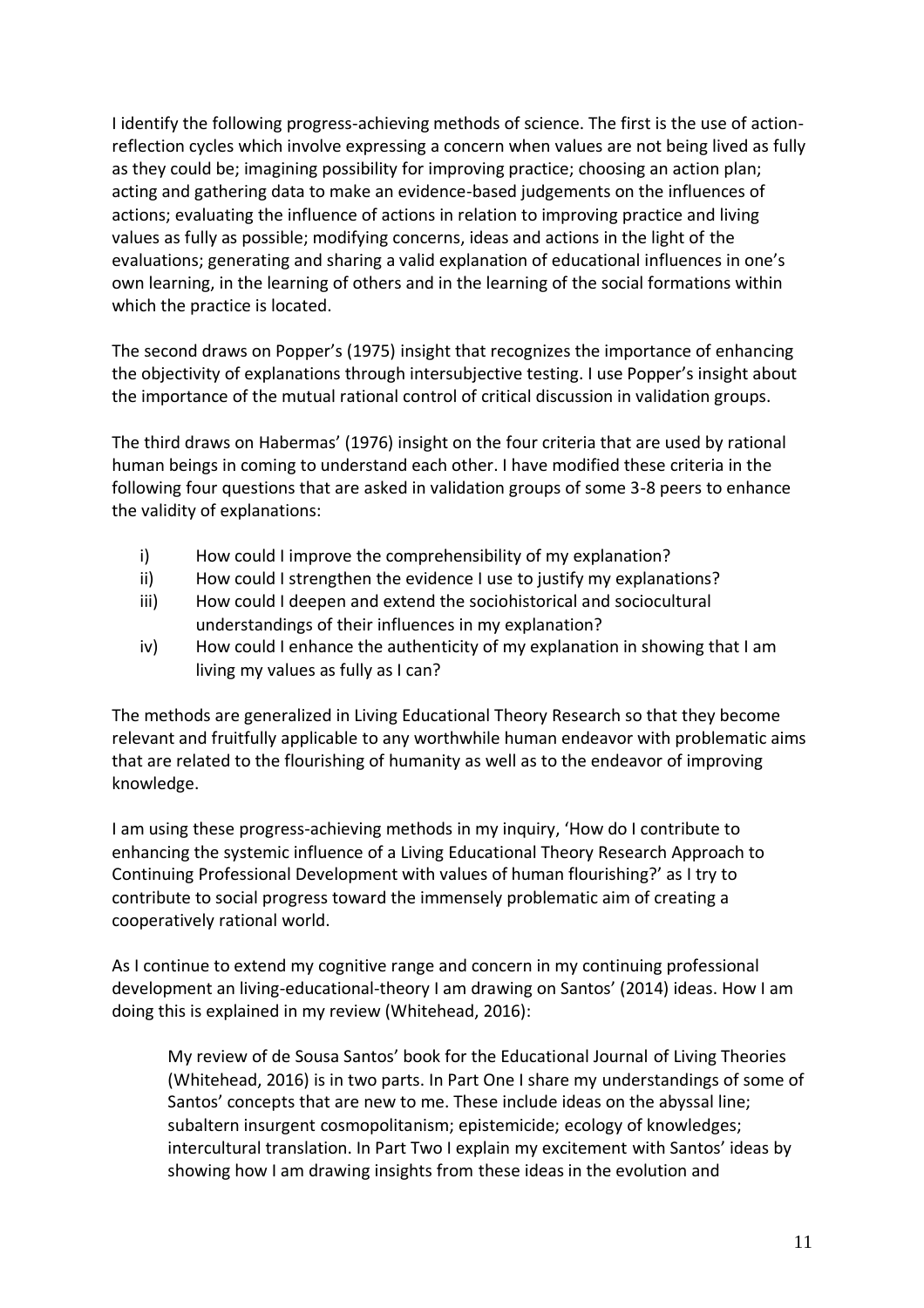transformation of my own living-educational-theory, and in my exploration of the implications of Santos' ideas for Living Theory research as a social movement.

The timeliness of this review is related to the following details of Santos' keynote to the 1st Global Assembly for Knowledge Democracy. These details are from the Brief and Call to Participate in the 1st Global Assembly for Knowledge Democracy (16th June 2017) and the Action Research Network of the Americas (ARNA) 2017 Conference (12-16th June 2017) in Cartagena, Columbia:

The keynote address at the Global Assembly will be given by Prof. Boaventura de Sousa Santos, a Professor of Sociology at the University of Coimbra (Portugal) and a Distinguished Legal Scholar at the University of Wisconsin – Madison. Among his many books in English are Law and Globalization from Below: Towards a Cosmopolitan Legality; Epistemologies of the South:Justice Against Epistemicide; and Another Knowledge is Possible: Beyond Northern Epistemologies. The framing of knowledge democracy, in the particular context of the work of Boaventura de Sousa Santos, indicates a commitment to deeply heterogeneous and emancipatory approaches to knowledge. The idea for an epistemology of the global south guides an understanding of a broader project of transformation, the empowerment of diverse knowledge communities and knowledge systems critical to the long-term sustainment of people and the planet, which sits in the context of the (current) hegemony of West / neo- liberalist knowledge systems. "Cognitive justice," another term used by Santos, indicates the project of making subaltern knowledges visible and legitimate in this neo-liberal context. (See <http://www.actionresearch.net/writings/brief.pdf> )

The relevance to 'Education Disciplines and Practice' of explaining how educational influences in learning be explained with insights from the disciplines of education, can be related to the educational responsibility of professional educators and educational researchers. I accept a professional, educational responsibility for continuing to improve my practice through a Living Educational Theory Research approach to my continuing professional development. This includes a responsibility for researching my educational practice and contributing any knowledge I generate to the global knowledgebase of education. As I extend my own cognitive range and concern with the ideas of others such as Maxwell and Santos I integrate their philosophical and sociological ideas into my own. I am also aware of the politics of educational knowledge in the sense of responding to resist the moves of people such as Whitty (2005, pp. 172-173) and Levine (2015) who emphasise the dominance of education research over educational research.

The relevance to Education Disciplines and Practice' is in the recognition of the importance for educational practitioner and educational researchers of explaining how they are integrating insights from the disciplines in their explanations of their educational influences in learning in inquiries of the kind, 'How do I improve my professional educational practice?'. To do this is part of the process of resisting the hegemony of education researchers over educational researchers and of resisting the elimination of wisdom-inquiry by knowledge-inquiry.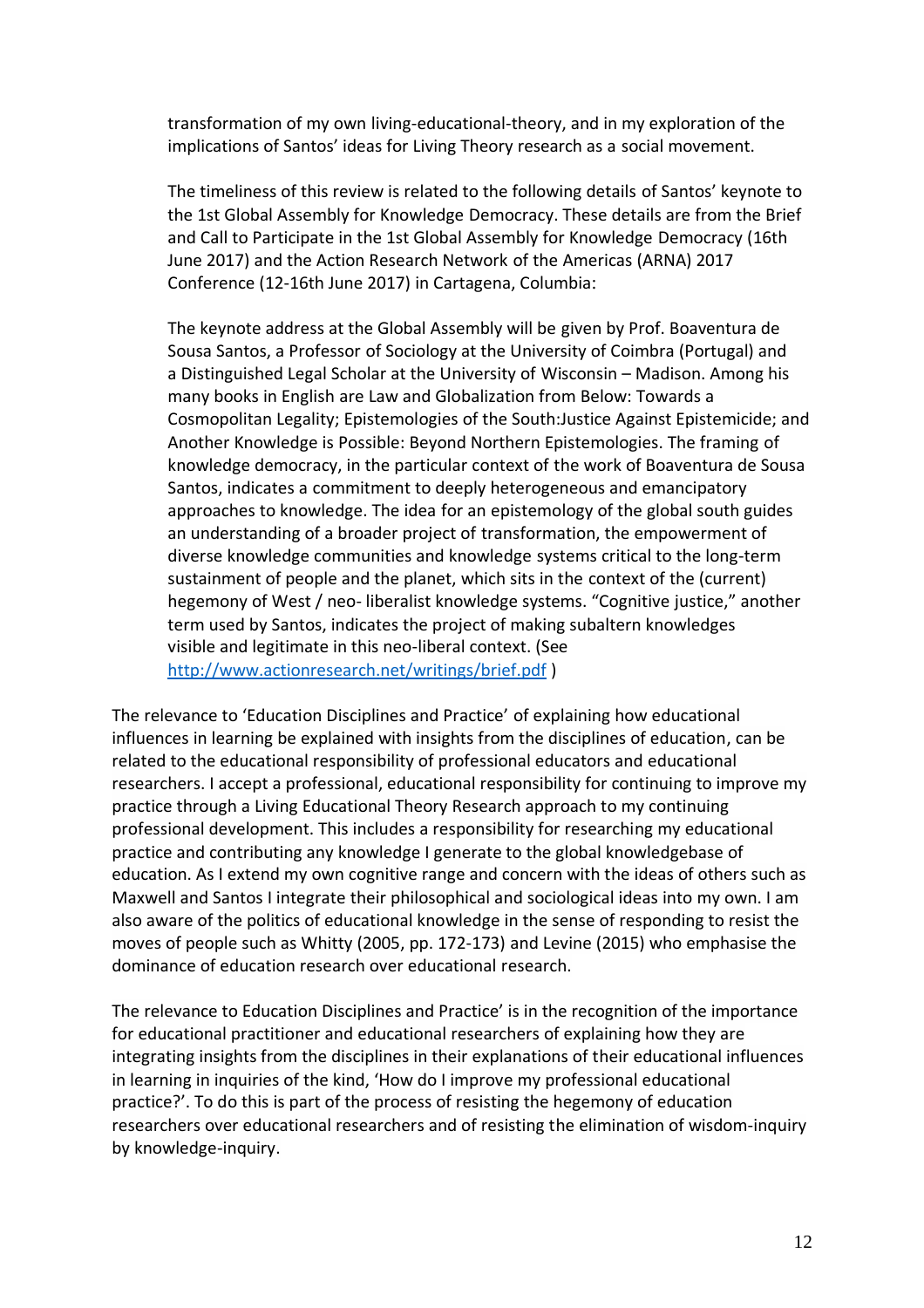I have answered the question, 'How can educational influences in learning be explained with insights from the disciplines of education?'. The answer emphasised the importance of a view of professionalism that includes a continuing inquiry of the kind, 'How do I improve my professional educational practice, with values of human flourishing?'. It includes contributing one's living-educational-theory to the global knowledgebase of education. I hope that you have found the answer persuasive in relation to your own continuing professional development.

## **References**

Creswell, J. W. (2007) Qualitative Inquiry & Research Design: Choosing Among Five Approaches. California, London, New Dehli; Sage.

Dadds, M. & Hart, S. (2001) Doing Practitioner Research Differently. London; RoutledgeFalmer.

Delong, J., Whitehead, J., Mishra, S. & Vaughan, M. (2021). Symposium presented at the 2021 Conference of the American Educational Research Association on Accepting Educational Responsibility: Building Living Theory Cultures of Educational Inquiry in global contexts. Accessed from

<https://www.actionresearch.net/writings/aera21/2021aerasymposiumfull.pdf>

Delong, J., Whitehead, J., Dhungana, P., Vaughan, M. & Rawal, S. (2022) Cultivating Equitable Education Systems for the 21st Century in global contexts through Living Educational Theory Cultures of Educational Inquiry. Symposium at the April 2022 Conference of the American Educational Research Association on Cultivating Equitable Education Systems for the 21st Century, in San Diego, California. Retrieved from <https://www.actionresearch.net/writings/jack/AERA2022sessionprop.pdf>

Ellis, C. & Bochner, A. P. (2000) Autoethnography, Personal Narrative, Reflexivity: Researcher as subject, pp. 733-768, in Denzin, N. & Lincoln, Y. (2000) Handbook of Qualitative Research, Second Edition. Thousand Oaks, California; Sage Publications.

Habermas, J. (1976) Communication and the evolution of society. London : Heinemann

Hirst, P. (Ed.) (1983) Educational Theory and its Foundation Disciplines. London;RKP

Levine, F. (2015) Personal Communication on Felice Levine's (Executive Director of AERA) recommendation that the editors of AERA publications use the term education research rather than educational research.

Maxwell, N. (2021) The World in Crisis – and what to do about it: A revolution for thought and action. London; World Scientific.

McNiff, J. & Whitehead, J. (2011) All you need to know about action research. London; Sage Publications.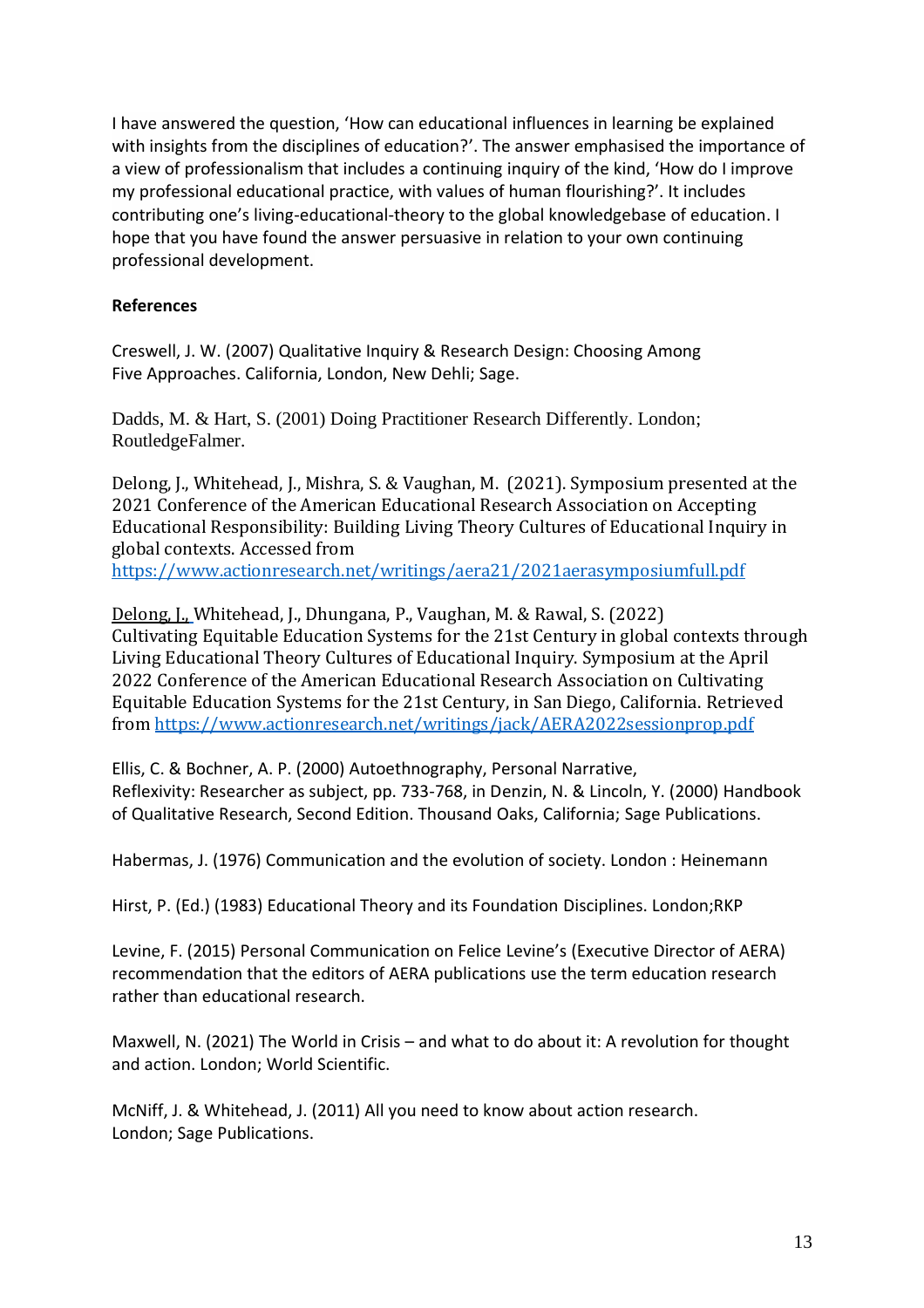McNiff, J. & Whitehead, J. (2009a) You and Your Action Research Project, 3rd Edition. London; Routledge.

McNiff, J. & Whitehead, J. (2009b) Doing and Writing Action Research. London; Sage

Popper, K. (1975) The Logic of Scientific Discovery, London; Hutchinson & Co

Santos', B. de S.(2014) Epistemologies of the South: Justice against Epistemicide. London; Paradigm Publishers.

Tight, M. (2016) Phenomenography: the development and application of an innovative research design in higher education research. International Journal of Social Research Methodology 19(3); 319-338.

Whitehead, J. (2016) Book Review of: de Sousa Santos, B. (2014) Epistemologies of the South: Justice against Epistemicide. London; Paradigm Publishers. Educational Journal of Living Theories 9(2), 87-98. Retrieved from <https://www.actionresearch.net/writings/jack/jwreviewdesantos2016.pdf>

Whitehead, J. (2018) Justifying your creation of a living theory methodology in the creation of your living educational theory. Retrieved from <https://www.actionresearch.net/writings/arsup/livingtheorymethodologies.pdf>

Whitty, G. (2005) Education(al) research and education policy making: is conflict inevitable? Presidential Address to the British Educational Research Association, University of Glamorgan, 17 September 2005. British Educational Research Journal Vol. 32, No. 2, April 2006, pp. 159–176

**Appendix**

# CREATING AND CONTRIBUTING TO AN ECOLOGY OF KNOWLEDGES

*[Michael Russell's Doctoral](http://www.actionresearch.net/living/russellphd2021.pdf)  [Thesis on 'Privileging Tacit](http://www.actionresearch.net/living/russellphd2021.pdf)  [Knowledge within a Software](http://www.actionresearch.net/living/russellphd2021.pdf)*  *Arianna [Briganti's Doctoral](http://www.actionresearch.net/living/ABrigantiphd.pdf)  [Thesis on 'My living-theory of](http://www.actionresearch.net/living/ABrigantiphd.pdf)  [International Development'.](http://www.actionresearch.net/living/ABrigantiphd.pdf)*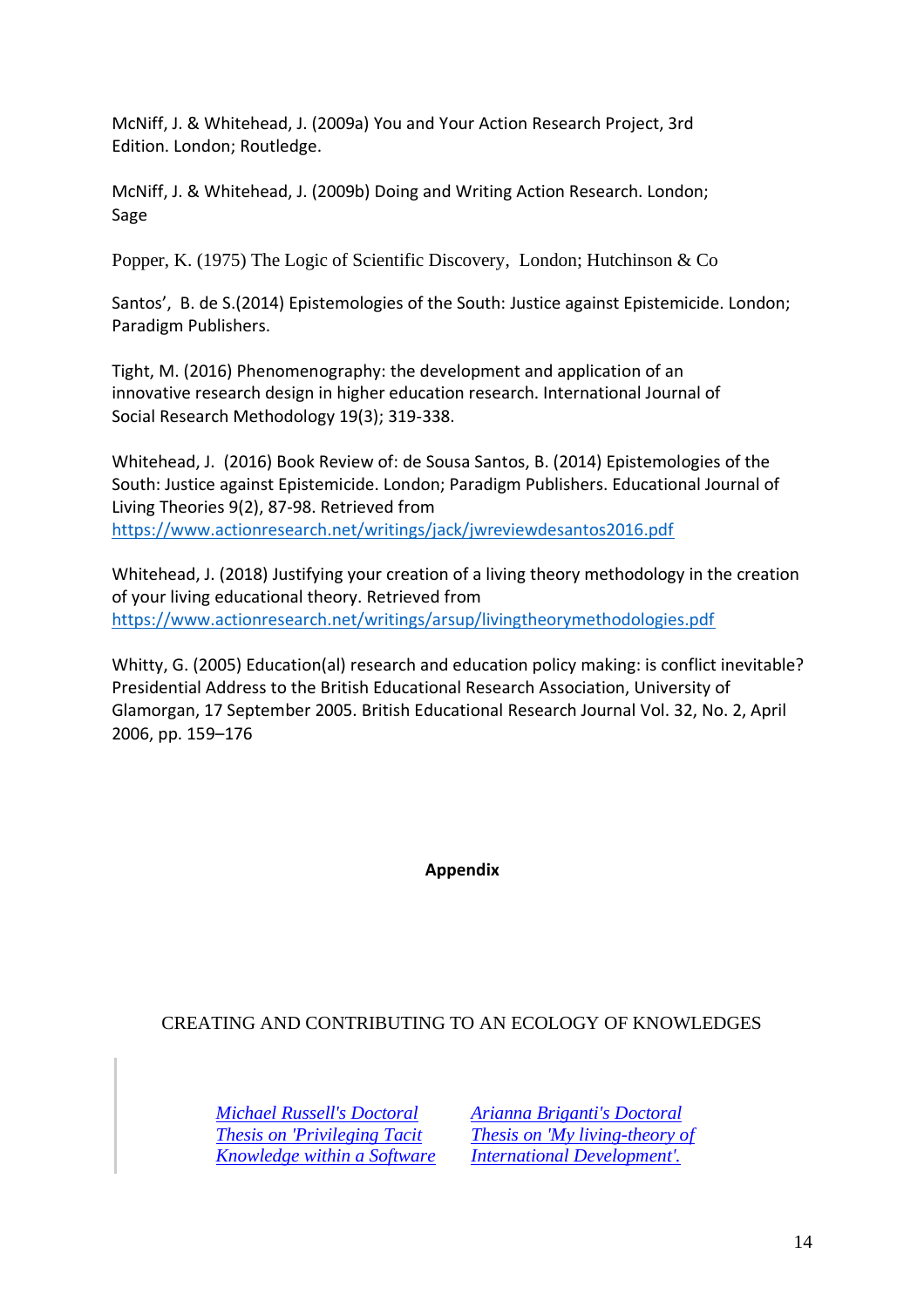*[Engineering Curriculum: A](http://www.actionresearch.net/living/russellphd2021.pdf)  [Living Educational Theory of](http://www.actionresearch.net/living/russellphd2021.pdf)  [Practice', Maynooth University,](http://www.actionresearch.net/living/russellphd2021.pdf)  [2021.](http://www.actionresearch.net/living/russellphd2021.pdf)* 

*[Graduated from University of](http://www.actionresearch.net/living/ABrigantiphd.pdf)  [Lancaster in November 2021.](http://www.actionresearch.net/living/ABrigantiphd.pdf)* 

*[John Branch's Doctorate of](http://www.actionresearch.net/living/branch/branchcontext.pdf)  [Professional Studies by Public](http://www.actionresearch.net/living/branch/branchcontext.pdf)  [Works on 'Teaching Is Like](http://www.actionresearch.net/living/branch/branchcontext.pdf)  [Engineering: My Living](http://www.actionresearch.net/living/branch/branchcontext.pdf)  [Educational Theory'. Middlesex](http://www.actionresearch.net/living/branch/branchcontext.pdf)  [University, 2020.](http://www.actionresearch.net/living/branch/branchcontext.pdf)* 

*[Christine Jones' doctorate on -](http://www.actionresearch.net/living/chrisphd/chrisphd.pdf) [My living-theory of living](http://www.actionresearch.net/living/chrisphd/chrisphd.pdf)  [inclusive and inclusional](http://www.actionresearch.net/living/chrisphd/chrisphd.pdf)  [empowerment: a Living Theory](http://www.actionresearch.net/living/chrisphd/chrisphd.pdf)  [research approach. Liverpool](http://www.actionresearch.net/living/chrisphd/chrisphd.pdf)  [Hope University, UK, 2019.](http://www.actionresearch.net/living/chrisphd/chrisphd.pdf)* 

*[Anne Keizer-Remmer's](http://www.actionresearch.net/writings/keizer/keizer.pdf)  doctorate on - [Underneath The](http://www.actionresearch.net/writings/keizer/keizer.pdf)  [Surface Of Cosmopolitanism: In](http://www.actionresearch.net/writings/keizer/keizer.pdf)  [Search of Cosmopolitanism In](http://www.actionresearch.net/writings/keizer/keizer.pdf)  [Higher Education. University of](http://www.actionresearch.net/writings/keizer/keizer.pdf)  [Humanistic Studies, Utrecht,](http://www.actionresearch.net/writings/keizer/keizer.pdf)  [the Netherlands, 2017.](http://www.actionresearch.net/writings/keizer/keizer.pdf)* 

*[Sadruddin Bahadur Qutoshi's](/Users/jack/Desktop/sadruddin.shtml)  doctorate on - [Creating Living-](/Users/jack/Desktop/sadruddin.shtml)[Educational-Theory: A Journey](/Users/jack/Desktop/sadruddin.shtml)  [Towards Transformative](/Users/jack/Desktop/sadruddin.shtml)  [Teacher Education in Pakistan.](/Users/jack/Desktop/sadruddin.shtml)  [2016 University of Kathmandu,](/Users/jack/Desktop/sadruddin.shtml)  [Nepal.](/Users/jack/Desktop/sadruddin.shtml)* 

*[Helen O' Connor's Professional](/Users/jack/Desktop/oconnordprof.shtml)  [Doctorate in Practical](/Users/jack/Desktop/oconnordprof.shtml)  Theology - [From Unearthing](/Users/jack/Desktop/oconnordprof.shtml)  [Values To Building Educational](/Users/jack/Desktop/oconnordprof.shtml)  [Foundations: How The Values](/Users/jack/Desktop/oconnordprof.shtml)  [Of Education Swanage Were](/Users/jack/Desktop/oconnordprof.shtml)  [Influential In Founding The](/Users/jack/Desktop/oconnordprof.shtml)* 

*[Merna Meyer's doctorate on](http://www.actionresearch.net/living/meyerphd2019.pdf)  ['Becoming participatory artists,](http://www.actionresearch.net/living/meyerphd2019.pdf)  [researchers and teachers: my](http://www.actionresearch.net/living/meyerphd2019.pdf)  [living theory of Art Education'](http://www.actionresearch.net/living/meyerphd2019.pdf)  [North West University, South](http://www.actionresearch.net/living/meyerphd2019.pdf) [Africa, 2019.](http://www.actionresearch.net/living/meyerphd2019.pdf)* 

*[Elizabeth Campbell's doctorate](http://www.actionresearch.net/living/campbellphd/campbellphd2018.pdf)  on - [How has love influenced](http://www.actionresearch.net/living/campbellphd/campbellphd2018.pdf)  [me as a teacher researcher, and](http://www.actionresearch.net/living/campbellphd/campbellphd2018.pdf)  [learner? A narrative inquiry](http://www.actionresearch.net/living/campbellphd/campbellphd2018.pdf)  [into a teacher's abrupt](http://www.actionresearch.net/living/campbellphd/campbellphd2018.pdf)  [awakenings. Nipissing](http://www.actionresearch.net/living/campbellphd/campbellphd2018.pdf)  [University, Canada, 2018](http://www.actionresearch.net/living/campbellphd/campbellphd2018.pdf)* 

*[Bruce Damon's doctorate on -](/Users/jack/Desktop/damons/damonsphd.pdf) A [Collaboratively Constructed](/Users/jack/Desktop/damons/damonsphd.pdf)  [Process Model For](/Users/jack/Desktop/damons/damonsphd.pdf)  [Understanding And Supporting](/Users/jack/Desktop/damons/damonsphd.pdf)  [The Work Of The Community](/Users/jack/Desktop/damons/damonsphd.pdf)  [Volunteer In A Community](/Users/jack/Desktop/damons/damonsphd.pdf)  School. 2017 [Nelson Mandela](/Users/jack/Desktop/damons/damonsphd.pdf)  [Metropolitan University, South](/Users/jack/Desktop/damons/damonsphd.pdf)  [Africa.](/Users/jack/Desktop/damons/damonsphd.pdf)* 

*[Michael Dent's doctorate on -](/Users/jack/Desktop/dent.shtml) A [Reflexive Study Of The](/Users/jack/Desktop/dent.shtml)  [Continuous Practice](/Users/jack/Desktop/dent.shtml)  [Improvement Of A Global](/Users/jack/Desktop/dent.shtml)  [Professional. 2016 University of](/Users/jack/Desktop/dent.shtml)  [Malaya.](/Users/jack/Desktop/dent.shtml)* 

*[Elizabeth Wolvaardt's Doctoral](http://www.actionresearch.net/writings/wolvaardtphd/Wolvaardtphd2013.pdf)  [Thesis, Over the conceptual](http://www.actionresearch.net/writings/wolvaardtphd/Wolvaardtphd2013.pdf)  [horizon of public health: A](http://www.actionresearch.net/writings/wolvaardtphd/Wolvaardtphd2013.pdf)  [living theory of teaching](http://www.actionresearch.net/writings/wolvaardtphd/Wolvaardtphd2013.pdf)  [undergraduate medical](http://www.actionresearch.net/writings/wolvaardtphd/Wolvaardtphd2013.pdf)  [students, 2013 University of](http://www.actionresearch.net/writings/wolvaardtphd/Wolvaardtphd2013.pdf)  [Pretoria.](http://www.actionresearch.net/writings/wolvaardtphd/Wolvaardtphd2013.pdf)*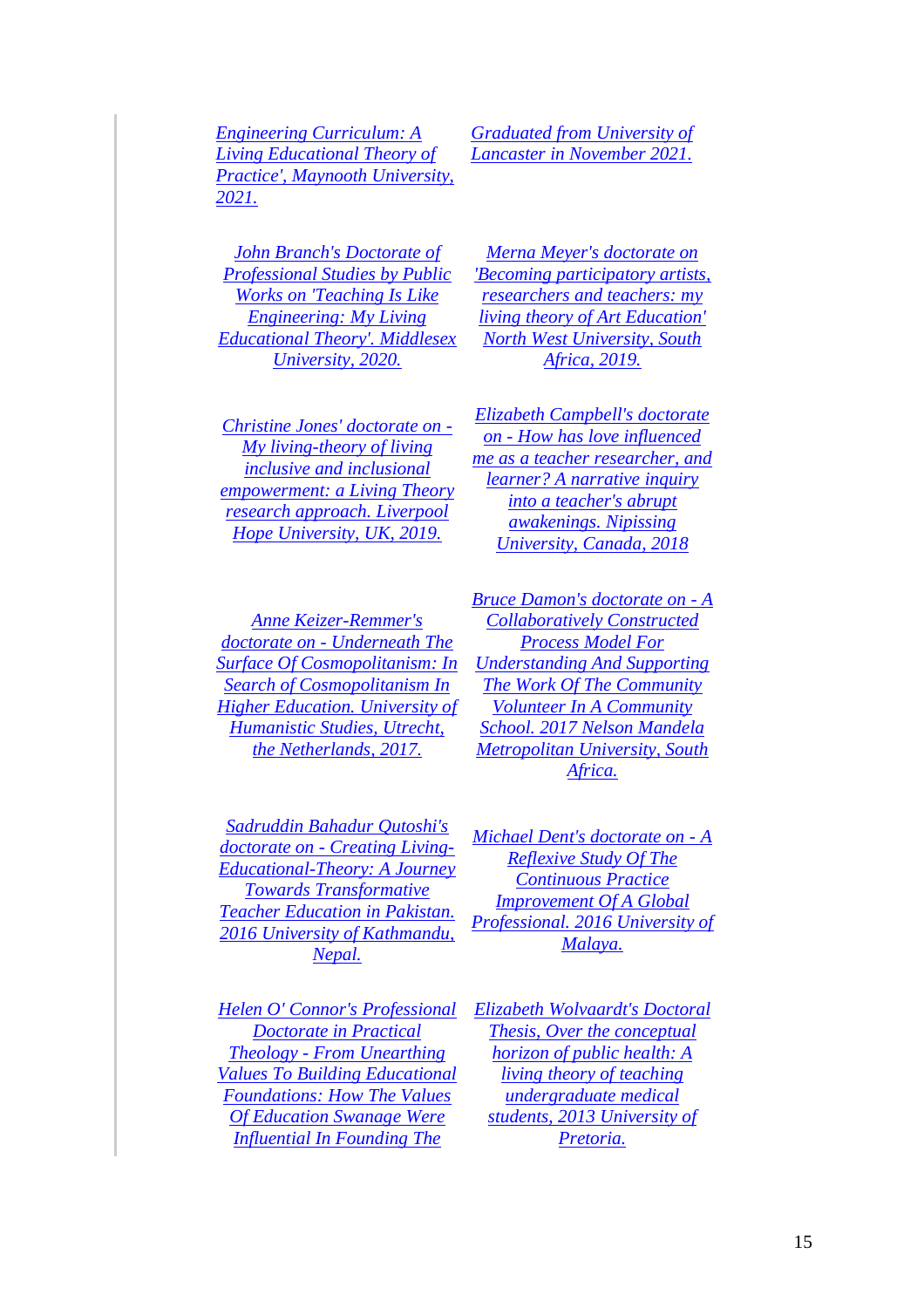## *[Swanage School. 2015 Anglia](/Users/jack/Desktop/oconnordprof.shtml)  [Ruskin University.](/Users/jack/Desktop/oconnordprof.shtml)*

*[Nicole Lee Scott's Master of](/Users/jack/Desktop/leeall+pict.pdf)  [Technology Dissertation,](/Users/jack/Desktop/leeall+pict.pdf)  [TELLING TALES: Pictograms](/Users/jack/Desktop/leeall+pict.pdf)  [as a Visual Voice, 2013 Durban](/Users/jack/Desktop/leeall+pict.pdf)  [University of Technology.](/Users/jack/Desktop/leeall+pict.pdf)* 

*[Bonnie Kaplan's Master of](http://www.actionresearch.net/living/kaplan/KaplanMTech032014.pdf)  [Technology Dissertation, How](http://www.actionresearch.net/living/kaplan/KaplanMTech032014.pdf)  [do I use my living and lived](http://www.actionresearch.net/living/kaplan/KaplanMTech032014.pdf)  [experience to influence creative](http://www.actionresearch.net/living/kaplan/KaplanMTech032014.pdf)  [economic independence in](http://www.actionresearch.net/living/kaplan/KaplanMTech032014.pdf)  [others? 2013 Durban](http://www.actionresearch.net/living/kaplan/KaplanMTech032014.pdf)  [University of Technology.](http://www.actionresearch.net/living/kaplan/KaplanMTech032014.pdf)* 

*[Delysia Timm's Doctor of](/Users/jack/Desktop/delysiatimm.shtml)  [Technology: Education \(2012\)](/Users/jack/Desktop/delysiatimm.shtml)  [Thesis,Towards The](/Users/jack/Desktop/delysiatimm.shtml)  [Biochemical Nature Of](/Users/jack/Desktop/delysiatimm.shtml)  [Learning And Its Implication](/Users/jack/Desktop/delysiatimm.shtml)  [For Learning, Teaching And](/Users/jack/Desktop/delysiatimm.shtml)  [Assessment: A Study Through](/Users/jack/Desktop/delysiatimm.shtml)  [Literature And Experiences Of](/Users/jack/Desktop/delysiatimm.shtml)  [Learners And Educators.](/Users/jack/Desktop/delysiatimm.shtml)  [Durban University of](/Users/jack/Desktop/delysiatimm.shtml)  [Technology, 2012.](/Users/jack/Desktop/delysiatimm.shtml)* 

*[Yvonne Crotty's Ph.D. \(2012\)](/Users/jack/Desktop/yvonnecrotty.shtml)  [Thesis, How am I bringing an](/Users/jack/Desktop/yvonnecrotty.shtml)  [educationally entrepreneurial](/Users/jack/Desktop/yvonnecrotty.shtml)  [spirit into higher education?](/Users/jack/Desktop/yvonnecrotty.shtml)  [Dublin City University, 2012.](/Users/jack/Desktop/yvonnecrotty.shtml)* 

*[Jack Whitehead's Ph.D. Volume](/Users/jack/Desktop/jackwhitehead2.shtml)  [Two \(1999\) Thesis, How do I](/Users/jack/Desktop/jackwhitehead2.shtml)  [improve my practice? Creating](/Users/jack/Desktop/jackwhitehead2.shtml)  [a discipline of education](/Users/jack/Desktop/jackwhitehead2.shtml)  [through educational enquiry.](/Users/jack/Desktop/jackwhitehead2.shtml)  [University of Bath.](/Users/jack/Desktop/jackwhitehead2.shtml)* 

*[Simon Hughes' Ph.D. \(2012\)](/Users/jack/Desktop/simonhughes.shtml)  [Thesis, Towards](/Users/jack/Desktop/simonhughes.shtml)  [auto/pedagogy: A reflexive](/Users/jack/Desktop/simonhughes.shtml)  [auto/biographic case study of](/Users/jack/Desktop/simonhughes.shtml)  [professional learning mediated](/Users/jack/Desktop/simonhughes.shtml)  [by technology. University of](/Users/jack/Desktop/simonhughes.shtml)  [Wolverhampton.](/Users/jack/Desktop/simonhughes.shtml)* 

*[Phil Tattersall's Ph.D. \(2011\)](/living/tattersallphd/philtphd.pdf)  [Thesis, How am I generating a](/living/tattersallphd/philtphd.pdf)  [living theory of environmental](/living/tattersallphd/philtphd.pdf)  [activism with inclusionality?](/living/tattersallphd/philtphd.pdf)  [Graduating April 2013 from the](/living/tattersallphd/philtphd.pdf)  [University of Western Sydney.](/living/tattersallphd/philtphd.pdf)* 

*[Keith Kinsella's Ph.D. \(2012\)](/Users/jack/Desktop/keithkinsella.shtml)  [Thesis, Revealing what is](/Users/jack/Desktop/keithkinsella.shtml)  ['tacit/rationally-invisible/in the](/Users/jack/Desktop/keithkinsella.shtml)  [background': an online](/Users/jack/Desktop/keithkinsella.shtml)  [coaching pedagogy for](/Users/jack/Desktop/keithkinsella.shtml)  [developing improved leadership](/Users/jack/Desktop/keithkinsella.shtml)  [practice through 'presencing](/Users/jack/Desktop/keithkinsella.shtml)  [empathetic responsiveness'](/Users/jack/Desktop/keithkinsella.shtml)  [University of Bath.](/Users/jack/Desktop/keithkinsella.shtml)* 

*[Marie Huxtable's Ph.D.](/living/mariehuxtable.shtml) (2012) [Thesis, How do I Evolve Living-](/living/mariehuxtable.shtml)[Educational-Theory Praxis in](/living/mariehuxtable.shtml)  [Living-boundaries? University](/living/mariehuxtable.shtml)  [of Bath.](/living/mariehuxtable.shtml)* 

*[Mark Potts' Ph.D. \(2012\)](/Users/jack/Desktop/markpotts.shtml)  [Thesis, How can I](/Users/jack/Desktop/markpotts.shtml)  [Reconceptualise International](/Users/jack/Desktop/markpotts.shtml)  [Educational Partnerships as a](/Users/jack/Desktop/markpotts.shtml)*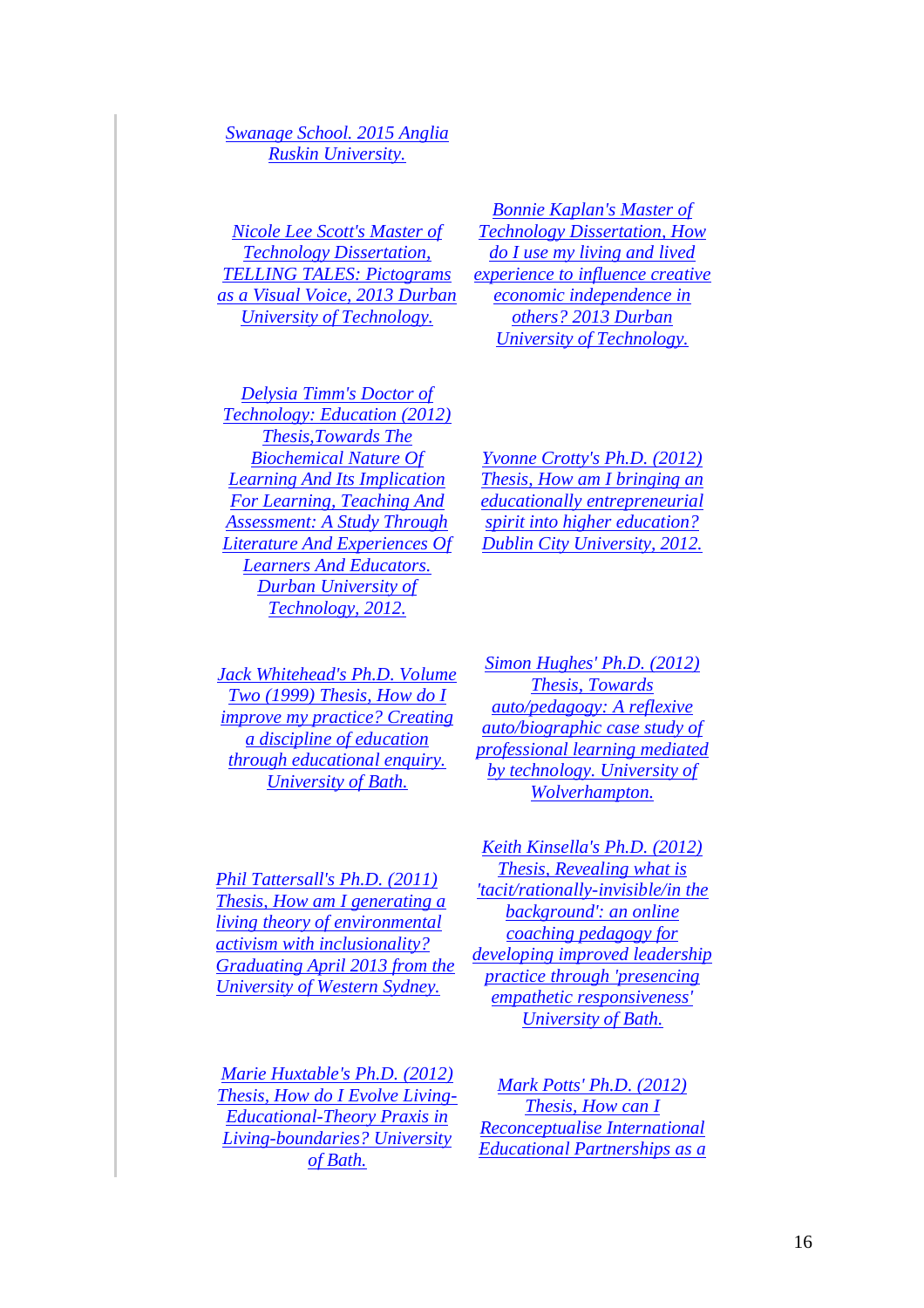### *[Form of 'Living Citizenship'?](/Users/jack/Desktop/markpotts.shtml)  [Bath Spa University.](/Users/jack/Desktop/markpotts.shtml)*

*[Jerome Thamsanqa Gumede's](http://www.actionresearch.net/living/gumede2011.pdf)  [\(2011\) Doctor of Technology:](http://www.actionresearch.net/living/gumede2011.pdf)  [Education Thesis,An Auto-](http://www.actionresearch.net/living/gumede2011.pdf)[Ethnographic Enquiry: Critical](http://www.actionresearch.net/living/gumede2011.pdf)  [Reflection on the Influences in](http://www.actionresearch.net/living/gumede2011.pdf)  [the Development of a Black](http://www.actionresearch.net/living/gumede2011.pdf)  [African Male Educator. Durban](http://www.actionresearch.net/living/gumede2011.pdf)  [University of Technology, South](http://www.actionresearch.net/living/gumede2011.pdf)  [Africa.](http://www.actionresearch.net/living/gumede2011.pdf)* 

*[Ian Phillips' Ph.D. \(2011\)](/writings/phillips.shtml)  [Thesis, My Emergent African](/writings/phillips.shtml)  [Great Story 'Living I' as](/writings/phillips.shtml)  [naturally including](/writings/phillips.shtml)  [neighbourhood, embodying an](/writings/phillips.shtml)  [audacious Valuing Social](/writings/phillips.shtml)  [Living Pedagogy and imagining](/writings/phillips.shtml)  [the universe luminously, as an](/writings/phillips.shtml)  [energetic inclusion of darkness](/writings/phillips.shtml)  [throughout light and light in](/writings/phillips.shtml)  [darkness. University of Bath.](/writings/phillips.shtml)* 

*[Linda Vargas' MA \(2010\)](/Users/jack/Desktop/vargas.shtml)  [Dissertation, Out the Box:](/Users/jack/Desktop/vargas.shtml)  [Flamenco as Educational A](/Users/jack/Desktop/vargas.shtml)  [Living Theory Study of Dance](/Users/jack/Desktop/vargas.shtml)  [in Primary Education. The](/Users/jack/Desktop/vargas.shtml)  [University of KwaZulu-Natal.](/Users/jack/Desktop/vargas.shtml)* 

*[Marian Lothian's Ph.D. \(2010\)](/Users/jack/Desktop/lothian.shtml)  [Thesis, How can I improve my](/Users/jack/Desktop/lothian.shtml)  [practice to enhance the](/Users/jack/Desktop/lothian.shtml)  [teaching of literacy. McGill](/Users/jack/Desktop/lothian.shtml)  [University.](/Users/jack/Desktop/lothian.shtml)* 

*[Anat Geller's Ed.D. Thesis](http://www.actionresearch.net/living/geller/anatgelleredd.pdf)  [\(2010\) Within Dialogue and](http://www.actionresearch.net/living/geller/anatgelleredd.pdf)  [Without: How has 'Being in the](http://www.actionresearch.net/living/geller/anatgelleredd.pdf)  [Unkown' become a value in my](http://www.actionresearch.net/living/geller/anatgelleredd.pdf)  [developing as a better](http://www.actionresearch.net/living/geller/anatgelleredd.pdf)  [dialogical educator? University](http://www.actionresearch.net/living/geller/anatgelleredd.pdf)  [of Bath.\(live connections to](http://www.actionresearch.net/living/geller/anatgelleredd.pdf)  [video clips from the text need](http://www.actionresearch.net/living/geller/anatgelleredd.pdf)  [adding](http://www.actionresearch.net/living/geller/anatgelleredd.pdf)* 

*[Alon Serper's PhD \(2010\) An](/Users/jack/Desktop/serper.shtml)  [Analytical Critique,](/Users/jack/Desktop/serper.shtml)  [Deconstruction, And Dialectical](/Users/jack/Desktop/serper.shtml)  [Transformation And](/Users/jack/Desktop/serper.shtml)  [Development Of The Living](/Users/jack/Desktop/serper.shtml)  [Educational Theory Approach.](/Users/jack/Desktop/serper.shtml)  [University of Bath.](/Users/jack/Desktop/serper.shtml)* 

*[Graham Van Tuyl's Ph.D.](/Users/jack/Desktop/gvt.shtml)  [\(2009\) Thesis, From Engineer](/Users/jack/Desktop/gvt.shtml)  [To Co-Creative Catalyst: An](/Users/jack/Desktop/gvt.shtml)* 

*[Louise Phillips' PhD \(2010\)](/Users/jack/Desktop/louisephillipsphd.shtml)  [Thesis, Young Children's Active](/Users/jack/Desktop/louisephillipsphd.shtml)  [Citizenship: Storytelling,](/Users/jack/Desktop/louisephillipsphd.shtml)  [Stories, And Social Actions.](/Users/jack/Desktop/louisephillipsphd.shtml)  [Queensland University of](/Users/jack/Desktop/louisephillipsphd.shtml)  [Technology.](/Users/jack/Desktop/louisephillipsphd.shtml)* 

*[Chris Jones' MA \(2009\)](/Users/jack/Desktop/cjmaok/cjma.htm)  [Dissertation, How do I improve](/Users/jack/Desktop/cjmaok/cjma.htm)  [my practice as](/Users/jack/Desktop/cjmaok/cjma.htm) an inclusion*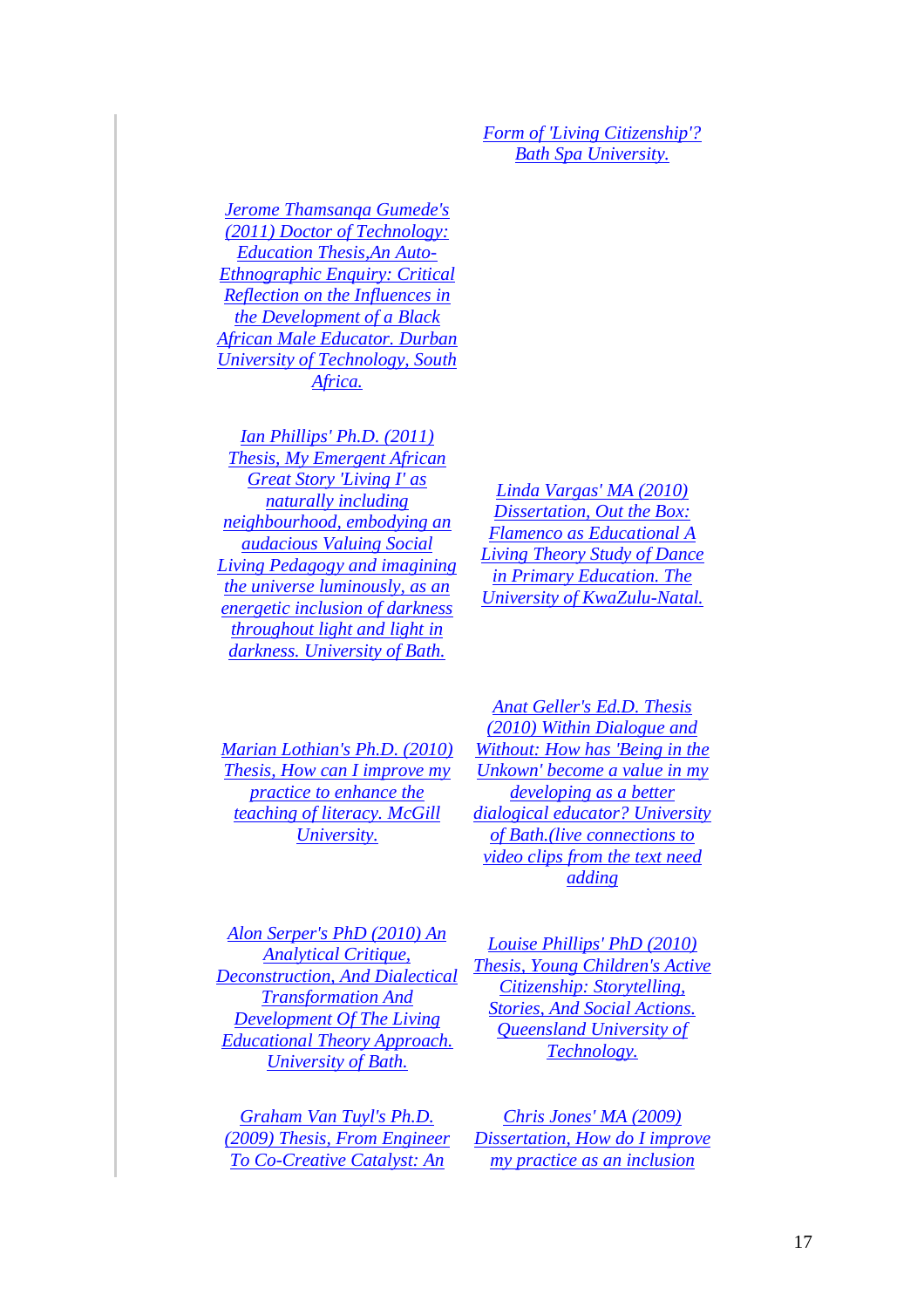*[Inclusional And](/Users/jack/Desktop/gvt.shtml)  [Transformational Journey.](/Users/jack/Desktop/gvt.shtml)  [University of Bath.](/Users/jack/Desktop/gvt.shtml)* 

*[Karen Riding's Ph.D. \(2008\)](/Users/jack/Desktop/karenridingphd.shtml)  [Thesis, How do I come to](/Users/jack/Desktop/karenridingphd.shtml)  [understand my shared living](/Users/jack/Desktop/karenridingphd.shtml)  [educational standards of](/Users/jack/Desktop/karenridingphd.shtml)  [judgement in the life I lead with](/Users/jack/Desktop/karenridingphd.shtml)  [others? Creating the space for](/Users/jack/Desktop/karenridingphd.shtml)  [intergenerational student-led](/Users/jack/Desktop/karenridingphd.shtml)  [research. University of Bath.](/Users/jack/Desktop/karenridingphd.shtml)* 

*[Barnabe D' Souza's Ph.D.](https://eprints.worc.ac.uk/512/1/Barnabe_DSouza_PhD.pdf)  [\(2008\) Thesis, Evolution of a](https://eprints.worc.ac.uk/512/1/Barnabe_DSouza_PhD.pdf)  [rehabilitation programme for](https://eprints.worc.ac.uk/512/1/Barnabe_DSouza_PhD.pdf)  [chemically dependent male](https://eprints.worc.ac.uk/512/1/Barnabe_DSouza_PhD.pdf)  [street adolescents in a major](https://eprints.worc.ac.uk/512/1/Barnabe_DSouza_PhD.pdf)  [indian city. Supervised by](https://eprints.worc.ac.uk/512/1/Barnabe_DSouza_PhD.pdf)  [Stephen Bigger. Coventry](https://eprints.worc.ac.uk/512/1/Barnabe_DSouza_PhD.pdf)  [University in collaboration with](https://eprints.worc.ac.uk/512/1/Barnabe_DSouza_PhD.pdf)  [the University of Worcester.](https://eprints.worc.ac.uk/512/1/Barnabe_DSouza_PhD.pdf)* 

*[Jocelyn Jones' Ph.D. \(2008\)](/Users/jack/Desktop/jocelynjonesphd.shtml)  [Thesis, Thinking with stories of](/Users/jack/Desktop/jocelynjonesphd.shtml)  [suffering: towards a living](/Users/jack/Desktop/jocelynjonesphd.shtml)  [theory of response-ability.](/Users/jack/Desktop/jocelynjonesphd.shtml)  [University of Bath.](/Users/jack/Desktop/jocelynjonesphd.shtml)* 

*[Jane Spiro's Ph.D. \(2008\)](/Users/jack/Desktop/janespirophd.shtml)  [Thesis, How I have arrived at a](/Users/jack/Desktop/janespirophd.shtml)  [notion of knowledge](/Users/jack/Desktop/janespirophd.shtml)  [transformation, through](/Users/jack/Desktop/janespirophd.shtml)  [understanding the story of](/Users/jack/Desktop/janespirophd.shtml)  [myself as creative writer,](/Users/jack/Desktop/janespirophd.shtml)  [creative educator, creative](/Users/jack/Desktop/janespirophd.shtml)  [manager, and educational](/Users/jack/Desktop/janespirophd.shtml)  [researcher. University of Bath.](/Users/jack/Desktop/janespirophd.shtml)* 

*[Eden Charles' Ph.D. \(2007\)](/Users/jack/Desktop/edenphd.shtml)  [Thesis, How Can I bring](/Users/jack/Desktop/edenphd.shtml)  [Ubuntu As A Living Standard](/Users/jack/Desktop/edenphd.shtml)  [Of Judgment Into The](/Users/jack/Desktop/edenphd.shtml)  [Academy? Moving Beyond](/Users/jack/Desktop/edenphd.shtml)  [Decolonisation Through](/Users/jack/Desktop/edenphd.shtml)* 

*[officer working in a children's](/Users/jack/Desktop/cjmaok/cjma.htm)  [service. Bath Spa University.](/Users/jack/Desktop/cjmaok/cjma.htm)* 

*[Simon Riding's Ph.D. \(2008\)](/Users/jack/Desktop/simonridingphd.shtml)  [Thesis, How do I contribute to](/Users/jack/Desktop/simonridingphd.shtml)  [the education of myself and](/Users/jack/Desktop/simonridingphd.shtml)  [others through improving the](/Users/jack/Desktop/simonridingphd.shtml)  [quality of living](/Users/jack/Desktop/simonridingphd.shtml) educational [space? The story of living](/Users/jack/Desktop/simonridingphd.shtml)  [myself through others as a](/Users/jack/Desktop/simonridingphd.shtml)  [practitioner-researcher.](/Users/jack/Desktop/simonridingphd.shtml)  [University of Bath.](/Users/jack/Desktop/simonridingphd.shtml)* 

*[Ray O Neill's Ph.D. \(2008\) ICT](http://www.ictaspoliticalaction.com/pages/chapters/contents.htm)  [as Political Action. University](http://www.ictaspoliticalaction.com/pages/chapters/contents.htm)  [of Glamorgan.](http://www.ictaspoliticalaction.com/pages/chapters/contents.htm)* 

*[JeKan Adler Collins' Ph.D.](/Users/jack/Desktop/jekan.shtml)  [\(2007\) Thesis, Developing an](/Users/jack/Desktop/jekan.shtml)  [inclusional pedagogy of the](/Users/jack/Desktop/jekan.shtml)  [unique: How do I clarify, live](/Users/jack/Desktop/jekan.shtml)  [and explain my educational](/Users/jack/Desktop/jekan.shtml)  [influences in my learning as I](/Users/jack/Desktop/jekan.shtml)  [pedagogise my healing nurse](/Users/jack/Desktop/jekan.shtml)  [curriculum in a Japanese](/Users/jack/Desktop/jekan.shtml)  [University? University of Bath.](/Users/jack/Desktop/jekan.shtml)* 

*[Swaroop Rawal's Ph.D. \(2006\)](/Users/jack/Desktop/rawal.shtml)  [Thesis, The role of drama in](/Users/jack/Desktop/rawal.shtml)  [enhancing life skills in children](/Users/jack/Desktop/rawal.shtml)  [with specific learning](/Users/jack/Desktop/rawal.shtml)  [difficulties in a Mumbai school:](/Users/jack/Desktop/rawal.shtml)  [My reflective account. Coventry](/Users/jack/Desktop/rawal.shtml)*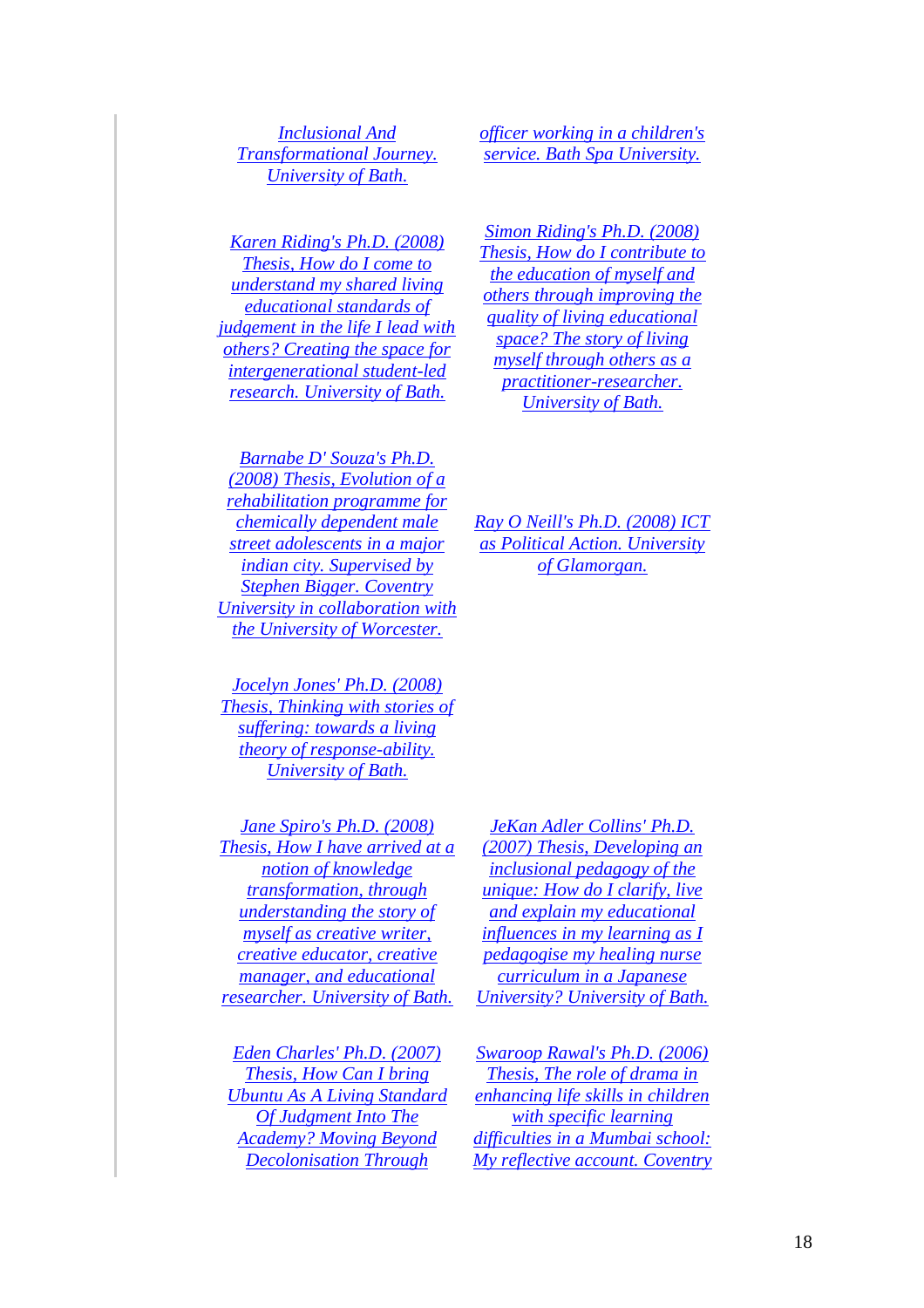*[Societal Reidentification And](/Users/jack/Desktop/edenphd.shtml)  [Guiltless Recognition.](/Users/jack/Desktop/edenphd.shtml)  [University of Bath.](/Users/jack/Desktop/edenphd.shtml)* 

*[Barry Hymer's D.Ed.Psy.](/Users/jack/Desktop/hymer.shtml)  [submission \(2007\) How do I](/Users/jack/Desktop/hymer.shtml)  [understand and communicate](/Users/jack/Desktop/hymer.shtml)  [my values and beliefs in my](/Users/jack/Desktop/hymer.shtml)  [work as an educator in the field](/Users/jack/Desktop/hymer.shtml)  [of giftedness? University of](/Users/jack/Desktop/hymer.shtml)  [Newcastle.](/Users/jack/Desktop/hymer.shtml)* 

*[University in Collaboration](/Users/jack/Desktop/rawal.shtml)  [with the University of](/Users/jack/Desktop/rawal.shtml)  [Worcester.](/Users/jack/Desktop/rawal.shtml)* 

*[Eleanor Lohr's Ph.D. \(2006\)](/Users/jack/Desktop/lohr.shtml)  [Love at Work: What is my lived](/Users/jack/Desktop/lohr.shtml)  [experience of love, and how](/Users/jack/Desktop/lohr.shtml)  [may I become an instrument of](/Users/jack/Desktop/lohr.shtml)  [love's purpose? University of](/Users/jack/Desktop/lohr.shtml)  [Bath](/Users/jack/Desktop/lohr.shtml)* 

*[Mary Roche's Ph.D. \(2007\)](http://www.jeanmcniff.com/items.asp?id=46)  [Towards a living theory of](http://www.jeanmcniff.com/items.asp?id=46)  [caring pedagogy: interrogating](http://www.jeanmcniff.com/items.asp?id=46)  [my practice to nurture a](http://www.jeanmcniff.com/items.asp?id=46)  [critical, emancipatory and just](http://www.jeanmcniff.com/items.asp?id=46)  [community of enquiry. Limerick](http://www.jeanmcniff.com/items.asp?id=46)  [University. Supervisor, Jean](http://www.jeanmcniff.com/items.asp?id=46)  [McNiff.](http://www.jeanmcniff.com/items.asp?id=46)* 

*[Caitriona McDonagh's Ph.D.](http://www.jeanmcniff.com/items.asp?id=48)  [\(2007\) My living theory of](http://www.jeanmcniff.com/items.asp?id=48)  [learning to teach for social](http://www.jeanmcniff.com/items.asp?id=48)  [justice: How do I enable](http://www.jeanmcniff.com/items.asp?id=48)  [primary school children with](http://www.jeanmcniff.com/items.asp?id=48)  [specific learning disability](http://www.jeanmcniff.com/items.asp?id=48)  [\(dyslexia\) and myself as their](http://www.jeanmcniff.com/items.asp?id=48)  [teacher to realise our learning](http://www.jeanmcniff.com/items.asp?id=48)  [potentials? Limerick University.](http://www.jeanmcniff.com/items.asp?id=48)  [Supervisor, Jean McNiff.](http://www.jeanmcniff.com/items.asp?id=48)* 

*[Margaret Cahill's Ph.D. \(2007\)](http://www.jeanmcniff.com/items.asp?id=49)  [My living educational theory of](http://www.jeanmcniff.com/items.asp?id=49)  [inclusional practice. Limerick](http://www.jeanmcniff.com/items.asp?id=49)  [University. Supervisor, Jean](http://www.jeanmcniff.com/items.asp?id=49)  [McNiff.](http://www.jeanmcniff.com/items.asp?id=49)* 

*[Mairin Glenn's Ph.D. \(2006\)](http://www.actionresearch.net/living/mairinglennphd.pdf)  [Working with collaborative](http://www.actionresearch.net/living/mairinglennphd.pdf)  [projects: my living theory of a](http://www.actionresearch.net/living/mairinglennphd.pdf)  [holistic educational practice.](http://www.actionresearch.net/living/mairinglennphd.pdf)  [Limerick University.](http://www.actionresearch.net/living/mairinglennphd.pdf)  [Supervisor, Jean McNiff.](http://www.actionresearch.net/living/mairinglennphd.pdf)* 

*[Bernie Sullivan's Ph.D. \(2006\)](http://www.jeanmcniff.com/items.asp?id=47)  [A living theory of a practice of](http://www.jeanmcniff.com/items.asp?id=47)  [social justice: Realising the](http://www.jeanmcniff.com/items.asp?id=47)  [right of Traveller Children to](http://www.jeanmcniff.com/items.asp?id=47)  [educational equality. Limerick](http://www.jeanmcniff.com/items.asp?id=47)  [University. Supervisor, Jean](http://www.jeanmcniff.com/items.asp?id=47)  [McNiff.](http://www.jeanmcniff.com/items.asp?id=47)* 

*[Margaret Farren's Ph.D.](/Users/jack/Desktop/farren.shtml)  [\(2005\) How can I create a](/Users/jack/Desktop/farren.shtml)  [pedagogy of the unique through](/Users/jack/Desktop/farren.shtml)  [a web of betweenness?](/Users/jack/Desktop/farren.shtml)  [University of Bath.](/Users/jack/Desktop/farren.shtml)* 

. *[Marian Naidoo's Ph.D.](/Users/jack/Desktop/naidoo.shtml)  [\(2005\)I am because we are \(A](/Users/jack/Desktop/naidoo.shtml)  [never ending story\). The](/Users/jack/Desktop/naidoo.shtml)  [emergence of a living theory of](/Users/jack/Desktop/naidoo.shtml)  [inclusional and responsive](/Users/jack/Desktop/naidoo.shtml)  [practice. University of Bath.](/Users/jack/Desktop/naidoo.shtml)* 

*[Mary Hartog's Ph.D. \(2004\) A](/Users/jack/Desktop/hartog.shtml) [Jackie Delong's Ph.D. \(2002\)](/Users/jack/Desktop/delong.shtml)* 

*[Madeline Church's Ph.D.](/Users/jack/Desktop/church.shtml)  [\(2004\) Creating an](/Users/jack/Desktop/church.shtml)  [uncompromised place to](/Users/jack/Desktop/church.shtml)  [belong: Why do I find myself in](/Users/jack/Desktop/church.shtml)  [networks? University of Bath.](/Users/jack/Desktop/church.shtml)*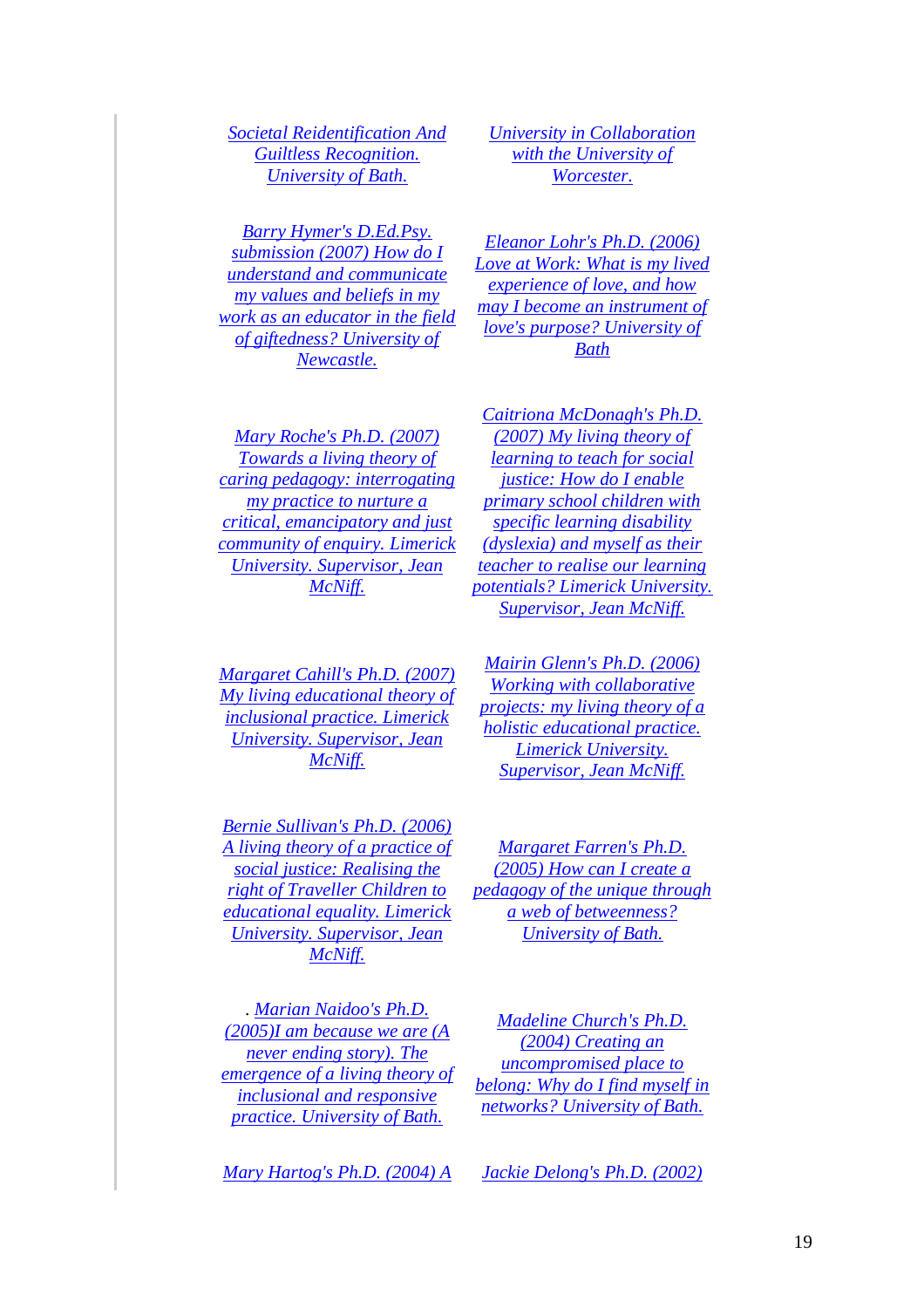*[Self Study Of A Higher](/Users/jack/Desktop/hartog.shtml)  [Education Tutor: How Can I](/Users/jack/Desktop/hartog.shtml)  [Improve My Practice?](/Users/jack/Desktop/hartog.shtml)  [University of Bath.](/Users/jack/Desktop/hartog.shtml)*

*[How Can I Improve My](/Users/jack/Desktop/delong.shtml)  [Practice As A Superintendent of](/Users/jack/Desktop/delong.shtml)  [Schools and Create My Own](/Users/jack/Desktop/delong.shtml)  [Living Educational Theory?](/Users/jack/Desktop/delong.shtml)  [University of Bath.](/Users/jack/Desktop/delong.shtml)*

*[Rachel Deitcher's D.Phil.](/Users/jack/Desktop/deitcher.shtml)  [Thesis. \(2004\) Preaching or](/Users/jack/Desktop/deitcher.shtml)  [Practising? Action Research](/Users/jack/Desktop/deitcher.shtml)  [into the Teaching of Early](/Users/jack/Desktop/deitcher.shtml)  [Childhood Mathematics](/Users/jack/Desktop/deitcher.shtml)  [Education](/Users/jack/Desktop/deitcher.shtml)* 

*[Ram Punia's Ed.D. thesis](/Users/jack/Desktop/punia.shtml)  [\(2004\)My CV is My](/Users/jack/Desktop/punia.shtml)  [Curriculum: The Making of an](/Users/jack/Desktop/punia.shtml)  [International Educator with](/Users/jack/Desktop/punia.shtml)  [Spiritual Values. University of](/Users/jack/Desktop/punia.shtml)  [Bath.](/Users/jack/Desktop/punia.shtml)* 

*[Robyn Pound's Ph.D. \(2003\)](/Users/jack/Desktop/pound.shtml)  [How can I improve my health](/Users/jack/Desktop/pound.shtml)  [visiting support of parenting?](/Users/jack/Desktop/pound.shtml)  The creation [of an alongside](/Users/jack/Desktop/pound.shtml)  [epistemology through action](/Users/jack/Desktop/pound.shtml)  [enquiry. University of the West](/Users/jack/Desktop/pound.shtml)  [of England. Supervisor Martin](/Users/jack/Desktop/pound.shtml)  [Forest.](/Users/jack/Desktop/pound.shtml)*

*[Pat D'Arcy's Ph.D. \(1998\) The](/Users/jack/Desktop/pat.shtml)  [Whole Story... University of](/Users/jack/Desktop/pat.shtml)  [Bath.](/Users/jack/Desktop/pat.shtml)*

*[Kevin Eames' Ph.D. \(1995\)](/Users/jack/Desktop/kevin.shtml)  [How do I, as a teacher and](/Users/jack/Desktop/kevin.shtml)  [educational action-researcher,](/Users/jack/Desktop/kevin.shtml)  [describe and explain the nature](/Users/jack/Desktop/kevin.shtml)  [of my professional knowledge?](/Users/jack/Desktop/kevin.shtml)  [University of Bath.](/Users/jack/Desktop/kevin.shtml)*

*[Vols. 1 & 2 of Jack Whitehead's](/Users/jack/Desktop/jack.shtml)  [Ph.D. \(1999\) How do I improve](/Users/jack/Desktop/jack.shtml)  [my practice? Creating a](/Users/jack/Desktop/jack.shtml)  [discipline of education through](/Users/jack/Desktop/jack.shtml)  [educational enquiry. University](/Users/jack/Desktop/jack.shtml)  [of Bath.](/Users/jack/Desktop/jack.shtml)* 

*[Ben Cunningham's Ph.D.](/Users/jack/Desktop/ben.shtml)  [\(1999\) How do I come to know](/Users/jack/Desktop/ben.shtml)  [my spirituality as I create my](/Users/jack/Desktop/ben.shtml)  [own living educational theory?](/Users/jack/Desktop/ben.shtml)  [University of Bath.](/Users/jack/Desktop/ben.shtml)*

*[Moyra Evans' Ph.D. \(1995\) An](/Users/jack/Desktop/moyra.shtml)  [action research enquiry into](/Users/jack/Desktop/moyra.shtml)  [reflection in action as part of](/Users/jack/Desktop/moyra.shtml)  [my role as a deputy](/Users/jack/Desktop/moyra.shtml)  [headteacher. Kingston](/Users/jack/Desktop/moyra.shtml)  [University](/Users/jack/Desktop/moyra.shtml)* 

*[Jacqui Hughes Ch.2.Ph.D.](/Users/jack/Desktop/jacqui.shtml)  [\(1996\) Action planning and](/Users/jack/Desktop/jacqui.shtml)  [assessment in guidance](/Users/jack/Desktop/jacqui.shtml)* 

*[Moira Laidlaw's Ph.D. \(1996\)](/Users/jack/Desktop/moira2.shtml)  [How can I create my own living](/Users/jack/Desktop/moira2.shtml)  [educational theory as I offer](/Users/jack/Desktop/moira2.shtml)  [you an account of my](/Users/jack/Desktop/moira2.shtml)  [educational development?](/Users/jack/Desktop/moira2.shtml)  [University of Bath.](/Users/jack/Desktop/moira2.shtml)* 

*[Madeleine Mohammed's](/Users/jack/Desktop/mmmphil.shtml)  [M.Phil. Brunel University](/Users/jack/Desktop/mmmphil.shtml)*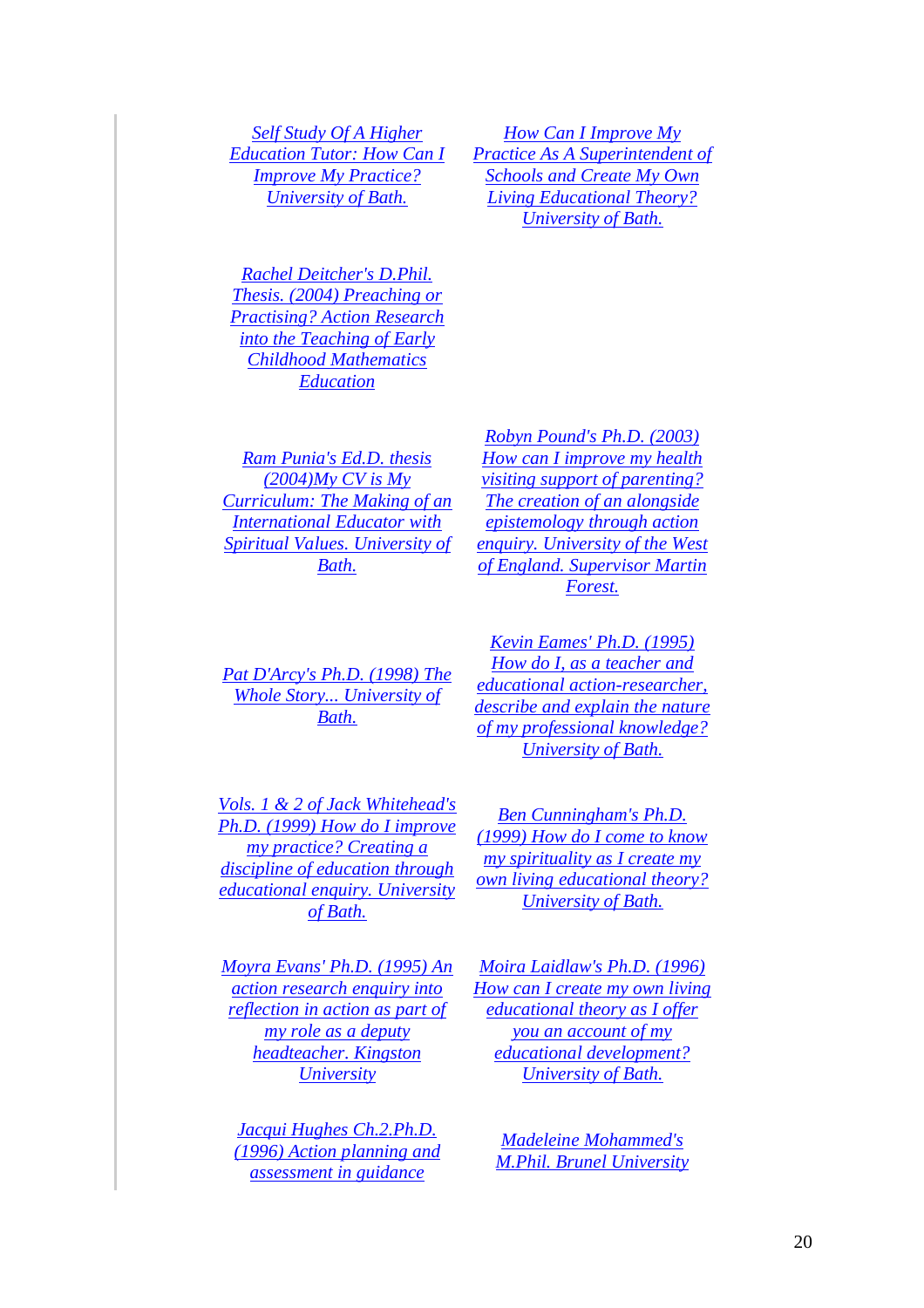*[contexts: how can I understand](/Users/jack/Desktop/jacqui.shtml)  [and support these processes](/Users/jack/Desktop/jacqui.shtml)  [while working with colleagues](/Users/jack/Desktop/jacqui.shtml)  in further [education colleges](/Users/jack/Desktop/jacqui.shtml)  [and career service provision in](/Users/jack/Desktop/jacqui.shtml)  [Avon? University of Bath.](/Users/jack/Desktop/jacqui.shtml)* 

*[Erica Holley's M.Phil. \(1997\)](/Users/jack/Desktop/erica.shtml)  [How do I as a teacher](/Users/jack/Desktop/erica.shtml)[researcher contribute to the](/Users/jack/Desktop/erica.shtml)  [development of a living](/Users/jack/Desktop/erica.shtml)  [educational theory through an](/Users/jack/Desktop/erica.shtml)  [exploration of my values in my](/Users/jack/Desktop/erica.shtml)  [professional practice?](/Users/jack/Desktop/erica.shtml)  [University of Bath.](/Users/jack/Desktop/erica.shtml)* 

*[Andy Larter's M.Phil.](/Users/jack/Desktop/andy.shtml)  [University of Bath.](/Users/jack/Desktop/andy.shtml)*

*[James Finnegan's Ph.D. \(2000\)](/Users/jack/Desktop/fin.shtml)  [How do I create my own](/Users/jack/Desktop/fin.shtml)  [educational theory in my](/Users/jack/Desktop/fin.shtml)  [educative relations as an action](/Users/jack/Desktop/fin.shtml)  [researcher and as a teacher?](/Users/jack/Desktop/fin.shtml)  [University of Bath.](/Users/jack/Desktop/fin.shtml)* 

*[Peggy \(Kok\) Leong's M.Ed.](/Users/jack/Desktop/peggy.shtml) [Dissertation, Action Research:](/Users/jack/Desktop/peggy.shtml)  [The Art of an Educational](/Users/jack/Desktop/peggy.shtml)  [Inquirer. University of Bath.](/Users/jack/Desktop/peggy.shtml)*

*[JeKan Adler-Collins' M.A.](http://www.actionresearch.net/living/jekanma.pdf)  [Dissertation, 'A Scholarship of](http://www.actionresearch.net/living/jekanma.pdf)  [Enquiry'. University of Bath.](http://www.actionresearch.net/living/jekanma.pdf)*

*[John Loftus' Ph.D. Thesis.](/Users/jack/Desktop/loftus.shtml)  [Kingston University.](/Users/jack/Desktop/loftus.shtml)*

*[Terry Austin's Ph.D. Thesis.](/Users/jack/Desktop/austin.shtml)  ['Treasures in the Snow: What](/Users/jack/Desktop/austin.shtml)  [do I know and how do I know it](/Users/jack/Desktop/austin.shtml)  [through my educational inquiry](/Users/jack/Desktop/austin.shtml)  [into my practice of community?'](/Users/jack/Desktop/austin.shtml)  [University of Bath.](/Users/jack/Desktop/austin.shtml)* 

*[Geoff Mead's Ph.D. \(2001\)](/Users/jack/Desktop/mead.shtml)  [Unlatching the Gate: Realising](/Users/jack/Desktop/mead.shtml)  [my Scholarship of Living](/Users/jack/Desktop/mead.shtml)  [Inquiry. University of Bath.](/Users/jack/Desktop/mead.shtml)* 

*[Jacqui Scholes-Rhodes' Ph.D.](/Users/jack/Desktop/rhodes.shtml)  (2002)- [From the Inside Out:](/Users/jack/Desktop/rhodes.shtml)  [Learning to presence my](/Users/jack/Desktop/rhodes.shtml)  [aesthetic and spiritual being](/Users/jack/Desktop/rhodes.shtml)  [through the emergent form of a](/Users/jack/Desktop/rhodes.shtml)  [creative art of inquiry.](/Users/jack/Desktop/rhodes.shtml)  [University of Bath.](/Users/jack/Desktop/rhodes.shtml)*

*[Paul Robert's Ph.D. \(2003\)-](/Users/jack/Desktop/roberts.shtml) [Elica Yaffe's Ed.D. Thesis](/Users/jack/Desktop/yaffe.shtml)* 

*[Mike Bosher's Ph.D. \(2001\)](/Users/jack/Desktop/bosher.shtml)  [How can I as an educator and](/Users/jack/Desktop/bosher.shtml)  [Professional Development](/Users/jack/Desktop/bosher.shtml)  [Manager working with](/Users/jack/Desktop/bosher.shtml)  [teachers, support and enhance](/Users/jack/Desktop/bosher.shtml)  [the learning and achievement of](/Users/jack/Desktop/bosher.shtml)  [pupils in a whole school](/Users/jack/Desktop/bosher.shtml)  [improvement process?](/Users/jack/Desktop/bosher.shtml)  [University of Bath.](/Users/jack/Desktop/bosher.shtml)*